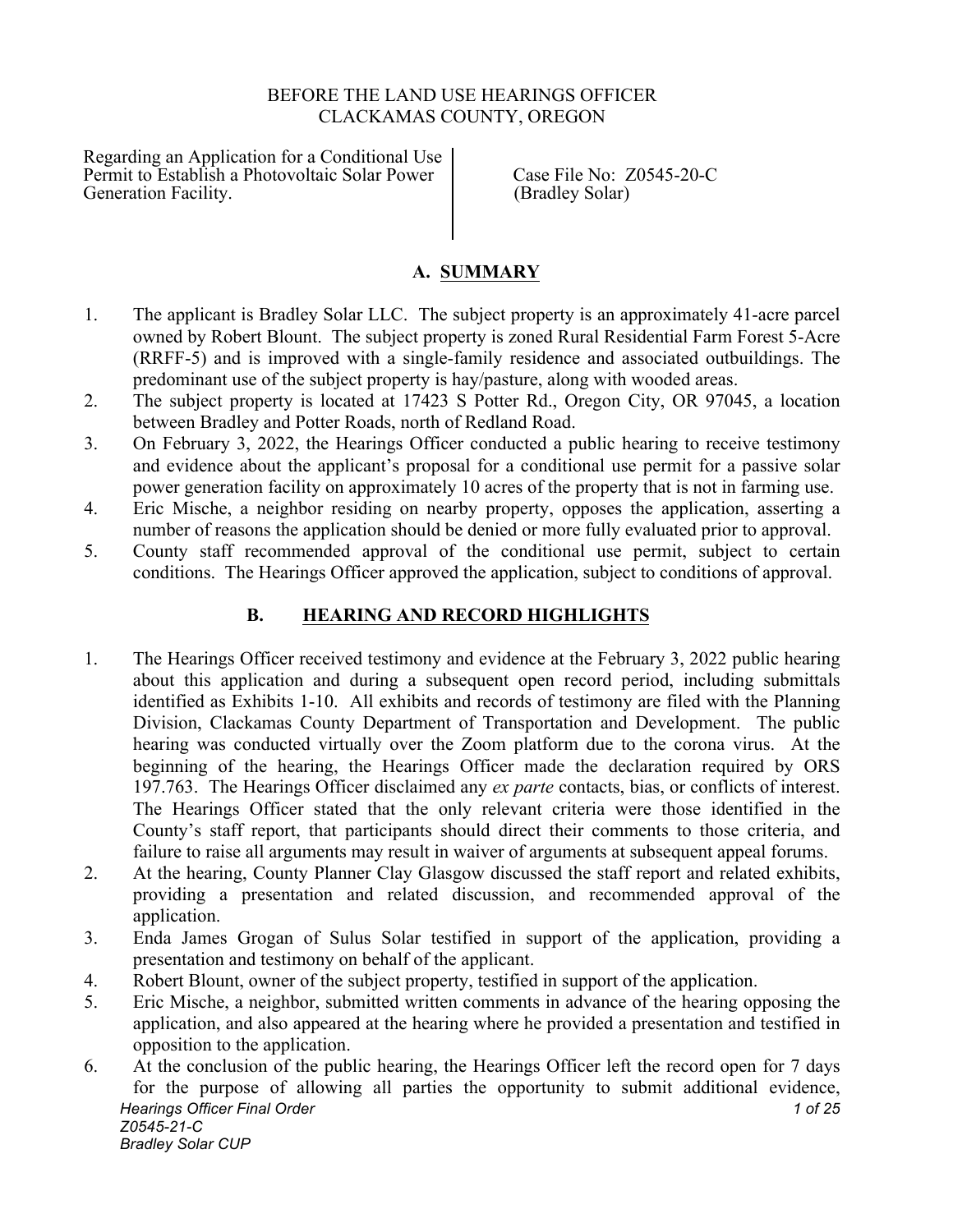arguments, or testimony for consideration in this matter, an additional 7 days to provide all parties an opportunity to respond to any new evidence submitted during the initial open record period, and a third 7 day period for the applicant to submit a final written argument. Mr. Grogan submitted additional materials in support of the application, Mr. Mische also submitted additional materials, and Mr. Grogan submitted a final written argument on behalf of the applicant.

# **C. FACTS**

- 1. The subject property is an approximately 41-acre parcel owned by Robert Blount. The subject property is zoned Rural Residential Farm Forest 5-Acre (RRFF-5), is generally rectangular in shape, and is improved with a single-family residence and associated outbuildings. The predominant use of the subject property is hay/pasture, along with wooded areas. The subject property is located at 17423 S Potter Rd., Oregon City, OR 97045, a location between Bradley and Potter Roads, north of Redland Road, also known as T2S, R2E, Section 36, Tax Lot 00800.
- 2. The application includes a completed land use application form, site plan, application fee and completed supplemental application addressing the criteria in Section 1203 of the ZDO. The application also includes a description of the proposed use and vicinity map. Preliminary Statement of Feasibility relative to surface water management was submitted, dated October 19, 2021. All the submittal requirements under Subsection 1203.04 are included in the application. The application was submitted on November 30, 2021. Following submission of additional requested information the application was deemed complete December 27, 2021. The 150-day deadline established by state law for processing this application is May 26, 2022.
- 3. Applicant's proposal consists of the installation of a 10-acre photovoltaic solar power facility on this 41-acre tract in the RRFF-5 Zone. The project area is shown as comprising approximately 10-acres of solar generating facility, consisting of solar panels, racking, invertors, overhead poles and lines, perimeter fencing, and internal driveway access. The facility will be un-occupied except for occasional maintenance visits.
- 4. Natural features on the property include a "small" RSCA stream (and associated features) that crosses the site in a location outside of the area proposed for use with this application. Otherwise, there are no identified natural features. This area of the County northwest of Redland is in mixed use and zoning. Rural residential on acreage properties is predominant, though larger parcels in forest and farm use are also evident and scattered throughout the area.
- 5. The subject property is not located in a public surface water district. Surface water is regulated pursuant to Section 1006 of the ZDO and administered by the DTD Engineering Division. The subject property is not located in a public or private water district. The subject property is not located in a public or private sewer district. The subject property is within Clackamas Rural Fire Protection District #1. The County requested responses to the application from: Department of Transportation and Development (DTD), Traffic Engineering (TE); Department of Transportation and Development (DTD), Building Division; Clackamas RFFD #1; ODA, Oregon Department of Aviation; CPO; and, Property Owners within 2,640 feet. The County received a written response from the Oregon Department of Aviation (ODA) dated January 4, 2022, stating that the ODA had no comment.
- 6. On January 27, 2022, Eric Mische, a neighbor residing on nearby property located at 17245 S. Bradley Rd., submitted written comments opposing the application. (Exhibit 5) Mr. Mische

*Hearings Officer Final Order 2 of 25 Z0545-21-C Bradley Solar CUP*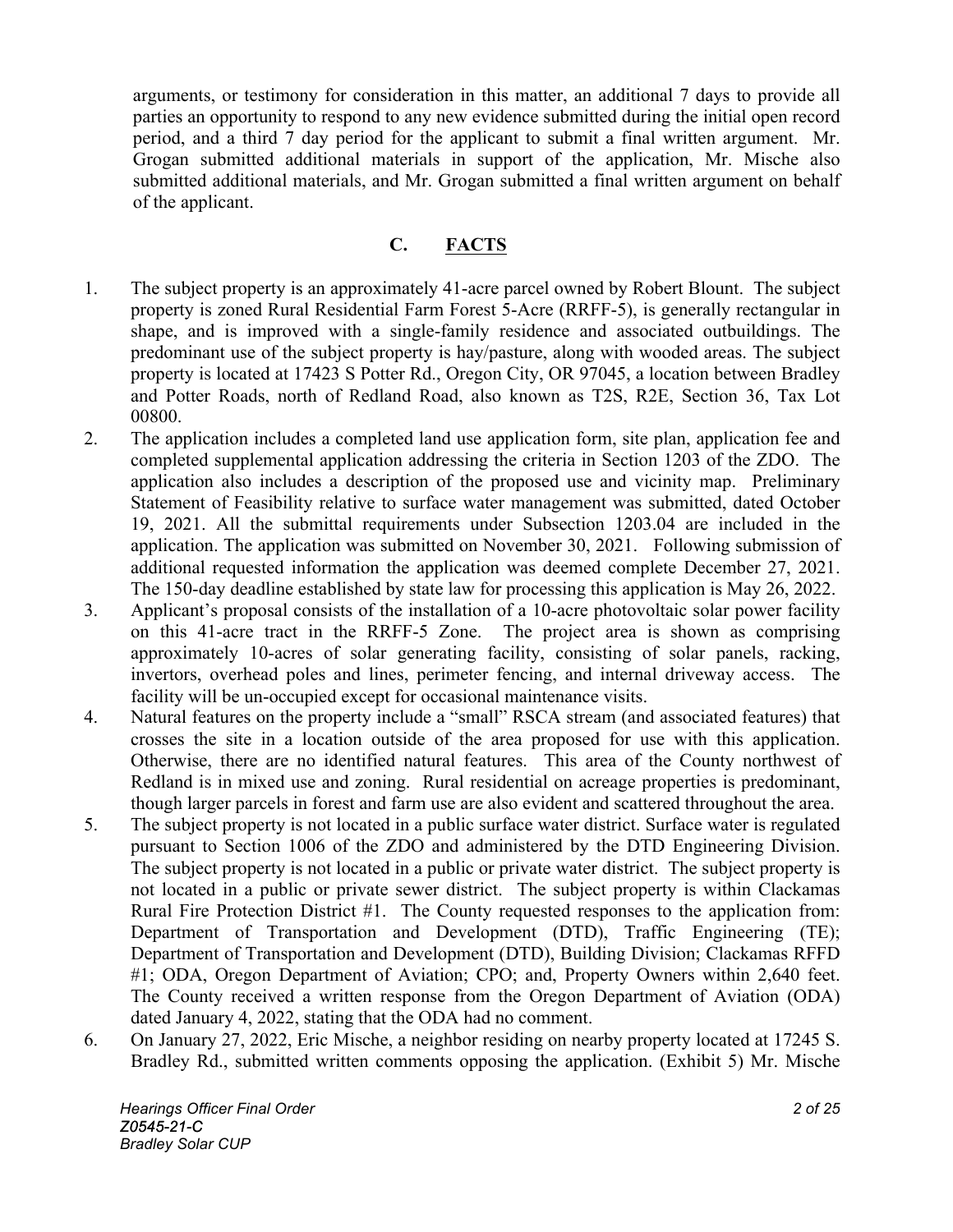describes himself as a long-term resident of 33 years, and as a professional engineer with experience in the solar power industry. Mr. Mische makes several arguments, restated here:

- a) Site is not "flat" as asserted by the applicant. Mr. Mische contends that the site is actually sloped up to 10-15% to the west, north and south, stating that in the area where the panels are proposed there is a 38-foot drop from east to west. Mr. Mische states that, in his professional opinion, such solar projects are best situated on flat ground. Mr. Mische asserts that there is actually a better-suited location closer to Potter Road and the utility interconnection.
- b) Mr. Mische asserts that the applicant should provide details concerning how the panels will be mounted on the slope, and details concerning the applicant's erosion plan (not just a preliminary plan).
- c) Mr. Mische points out that the subject property and much of the surrounding area is zoned RRFF-5, further pointing out that the majority (or all) of these projects within the County are on EFU or TBR zoned properties. Mr. Mische notes that EFU and TBR properties are much less densely populated and do not designate Dwellings as a Primary Use, as is the case with RRFF-5 zoned properties.
- d) Mr. Mische contends that the proposed solar power plant would "alter the character of the surrounding area in a manner that substantially impairs (i.e. diminishes in quality)" his own property for its current primary residential use. Mr. Mische contends that residential uses have more rights as a designated Primary use in the RRFF-5 zone as opposed to similar but non-primary uses under EFU or TBR zoning.
- e) Mr. Mische states that he would see all 10 acres of this proposed solar power facility from his own property from his backyard lawn and deck, and from certain windows of his residence. Further, Mr. Mische points to the slope of the site, asserting that he would see all 10 acres of panels from his property's vantage point, and not just the edge of the panels. Mr. Mische essentially contends that the additional impact of the slope needs additional assessment. Mr. Mische also asserts that: "Pastoral views are a central feature of this property." Mr. Mische provided photographs taken from various locations on his own property of the proposal site. These photographs show that the proposal site is visible from these locations. The photographs also show that views from Mr. Mische's property of the proposal site are partially screened by a vegetative strip of trees, and show that the proposal site is on the other side of Bradley Road, several hundred feet from Mr. Mische's property.
- f) Mr. Mische points to statements in the applicant's proposal that there will be **no** glare from the panels, and also comparisons of glare from solar panels as no worse than that from a body of water (such as a pond) and disputes the accuracy of these assertions. First, Mr. Mische points out that solar panels on a slope are nothing like a pond, which is flat. Mr. Mische further contends that, based on the slope of the site, "glare ("i.e. to shine with a harsh uncomfortably brilliant light) from the panels would be an issue and result in a substantial impairment of the quality of my Property for its Primary use." Mr. Mische points to the elevation of his home, noting that the panels nearest to his property would be to the west and below his home's elevation, with glare "likely to be exacerbated by the uneven slope of the property" particularly in the mornings. Mr. Mische submitted a photo of a nearby Sulus Solar site on a flat EFU property near Estacada. The photograph shows an area of glare extending 2-3 panel widths on those panels lined up with the noon sun.
- g) With respect to natural screening, Mr. Mische references recent fire and storm damage, and points to much of the current vegetation screening as deciduous. Mr. Mische references the photos he submitted and points out that the site is not completely screened from site from

*Hearings Officer Final Order 3 of 25 Z0545-21-C Bradley Solar CUP*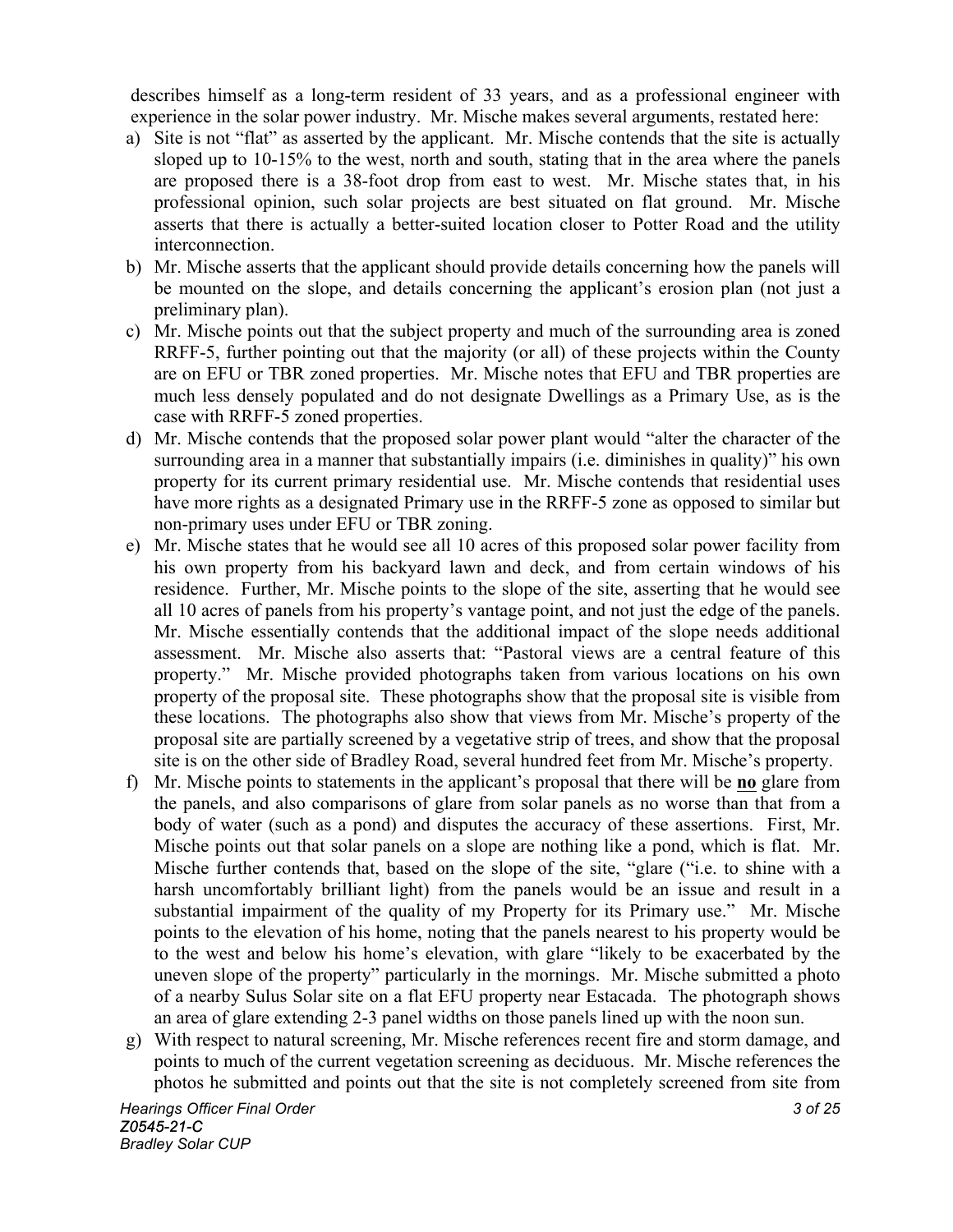his own property. Likewise, Mr. Mische points out that a sight-obscuring fence and landscaping around it would also not completely screen the panels from view from his own property, as it sits above much of the site.

- h) Mr. Mische again points to the slope of the proposal site and asserts that the applicant has not outlined a detailed plan that includes methods and criteria for keeping grass and weeds on the site low, consistent with NFPA firewise standards. Particularly, Mr. Mische notes that existing waddles and slope could make mowing difficult. Mr. Mische also references a September 2020 fire event on the subject property and the impacts of this past fire on area homes (with area residents evacuating) and upon County resources required to extinguish it. Mr. Mische points to the need to keep grass low in a power plant to reduce such risk.
- i) Mr. Mische requests that, if the County approves this application, the County also consider imposing certain additional requirements (conditions of approval) as follows:
	- i. Require no glare from the panels to be visible from any residence or landscaped area or deck, with revocation of the permit if glare is present and not remediated upon 30 days notice.
	- ii. Require the vegetative strips screen the site from all neighboring properties and roads year-round prior to generation of any power from the proposed facility.
	- iii. Require implementation of a maintenance plan that minimizes fire risk from the facility that includes specifics around mowing and rodent management with revocation of the permit if the plan is not implemented, upon 30 days notice.
	- iv. Require re-evaluation of the siting of the plan to minimize impacts on surrounding RRFF-5 landowners.
- 7. County planner Clay Glasgow summarized the County's review of the application and presented the County's staff report, related exhibits, and findings, with a PowerPoint presentation. Mr. Glasgow noted that Section 316 of the Clackamas County Zoning and Development Ordinance (ZDO), Table 316-1, includes as a potential conditional use "Public Utility Facilities (ORS 757)." Therefore, the proposed photovoltaic solar power facility is a potentially allowed conditional use within the RRFF-5 zone, subject to the approval requirements discussed in the staff report.
- 8. Mr. Glasgow noted that the area of the property chosen for the proposed conditional use is a 10-acre portion of this 41-acre parcel, a generally rectangular-shaped parcel currently in nonintensive farm use of sufficient size to accommodate the proposed facility. Mr. Glasgow described the topography of this site, noting that the location is not flat but the slopes are within the approximately 0-to-23-degree range of slopes needed for this type of solar project, concluding that the slopes are appropriate for the proposed use. Staff noted that, with slope as existing, only minimal grading is needed to prepare the site for the proposal.
- 9. Mr. Glasgow noted the location of the site between Oregon City and Redland, describing the area as mixed property use that is predominately rural residential on acreage properties. Mr. Glasgow noted that the subject parcel itself is improved with a residence and outbuildings, but is of sufficient size to accommodate the proposed facility. The project area is shown as comprising approximately 10-acres of solar generating facility consisting of solar panels, racking, invertors, overhead poles and lines, perimeter fencing, and internal driveway access for occasional maintenance visits.
- 10. Mr. Glasgow described the small stream that crosses the site and its associated emergent wetland features, noting these features are well outside the area proposed for this conditional use. Mr. Glasgow stated there are no other inventoried or otherwise identified natural features on the Property. No portion of the subject property is located within a designated floodplain,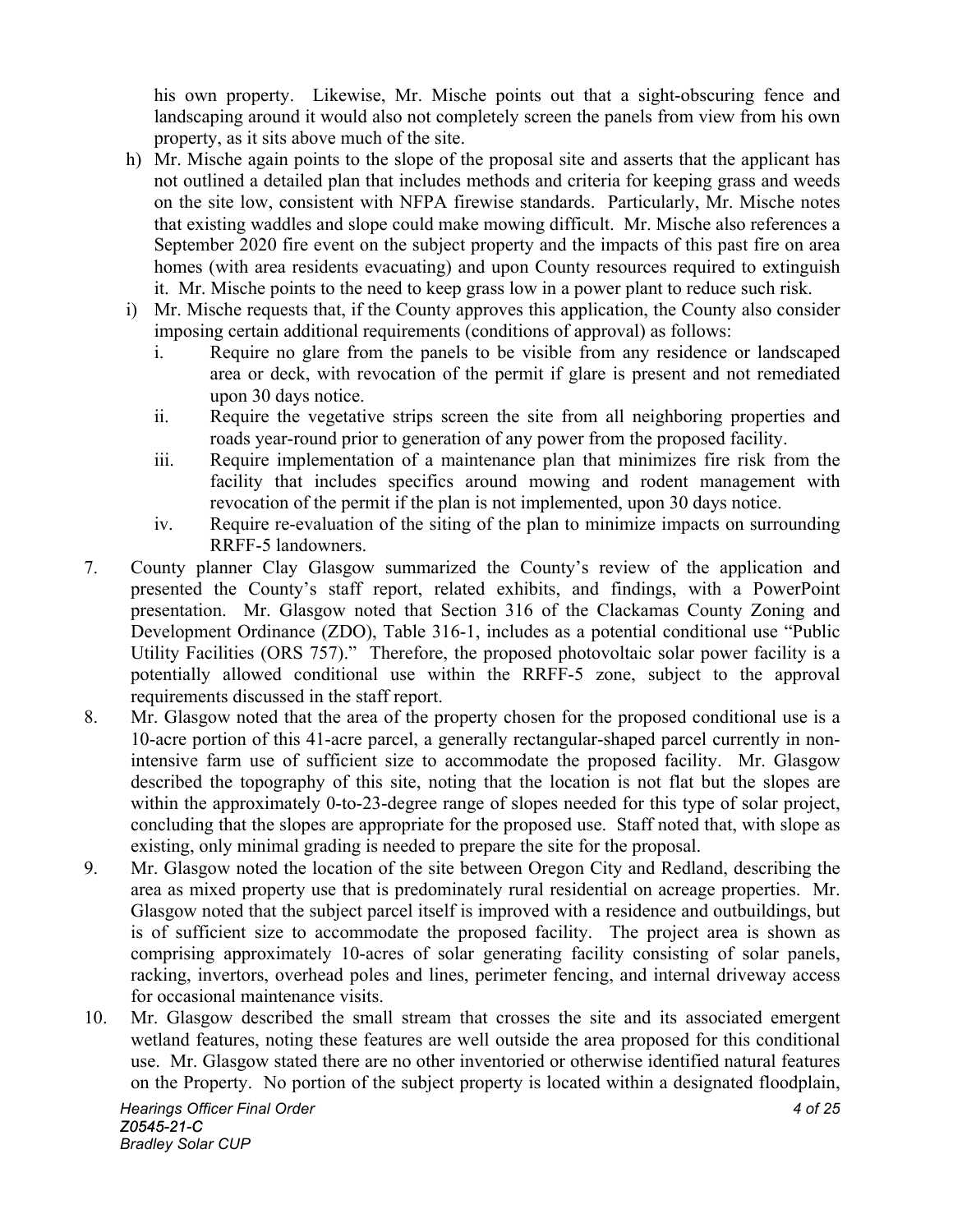the DOGAMI maps do not show any geologic hazards on site, the small RSCA stream entering the property from the south is outside the proposal area, and there are no wetlands identified on NWI in the proposal area. Based on these facts, staff found the characteristics of the site suitable for the proposed use. Mr. Glasgow also noted that the applicant proposes access to the site via an existing driveway to S. Potter Road, utilizing an on-site perimeter access road. Staff noted that approval of the access is subject to Clackamas County Roadway Standards that can be met, concluding that the safety of the transportation system is adequate to serve the proposed development.

- 11. Mr. Glasgow described staff analysis of the proposal's impact on the character of the surrounding area and the proposal's impact on the uses of surrounding properties for the primary uses allowed in the underlying zoning districts for these properties. Mr. Glasgow noted that the approval criterion does not require the proposed use not have *any* impacts; rather, the impacts must not *substantially* limit, impair or preclude the use of adjacent properties for the allowed primary uses. Mr. Glasgow pointed out similar conditional uses approved within the County were not located on properties zoned RRFF-5 like this one, but were mostly on farm-zoned (EFU) properties, and this is the first application for this type of conditional use on RRFF-5 property within the County.
- 12. Mr. Glasgow referenced the applicant's description of impacts to surrounding properties, which included these statements: "The proposed facility produces no detectable noise, odor or glare, and will have no impact on adjacent rural residential and farm uses." The applicant also stated: "The proposed facility is surrounded by natural vegetation strips, screening the site from all neighboring properties and roads. Furthermore, the site will be surrounded by a sight obscuring fence and the Applicant is happy to provide a landscaping plan (similar to the example shown in Appendix 13) if deemed necessary by planning staff." Staff also noted that the land under the 10-acre project area can be converted back to the original condition after the lifespan of the facility and will not permanently be taken out of other use.
- 13. Mr. Glasgow referenced the County's findings that the proposal satisfied the goals and polices of the County's Comprehensive Plan in the areas that apply to the proposed use. He also reviewed County findings that the proposed use complies with applicable requirements of the site's zoning district and overlay zoning district. Mr. Glasgow continues to recommend approval of the application after also reviewing Mr. Mische's written comments opposing the application, but does note the potential for some impacts to neighboring properties from glare from the proposed solar panels as asserted by Mr. Mische.
- 14. Enda James Grogan presented a PowerPoint (Exhibit 7) providing additional detail concerning Sulus Solar, the application and this proposal, and how the site was identified and selected to meet the applicant's criteria as a suitable location. Mr. Grogan provided testimony concerning the benefits of solar to the property owner and to the community and the low impact the project will have, describing the project as quiet and low in height, as it is a passive solar panel project. Mr. Grogan compared the solar proposal to development of the site with a new subdivision asserting that the proposed solar project will have much less impact on the area and neighboring properties. Mr. Grogan testified to outreach efforts he has made within the area concerning the proposal, including commitments with neighbors of the property to reduce the visual impact of the solar arrays. Mr. Grogan contends that the proposal will not impact surrounding uses or cause any changes to existing uses.
- 15. Mr. Grogan reviewed the other various submittals by the applicant, including a soil erosion and compaction report with details on mitigation measures, and other related information. Among the reports is a site-specific weed control report with details concerning practices for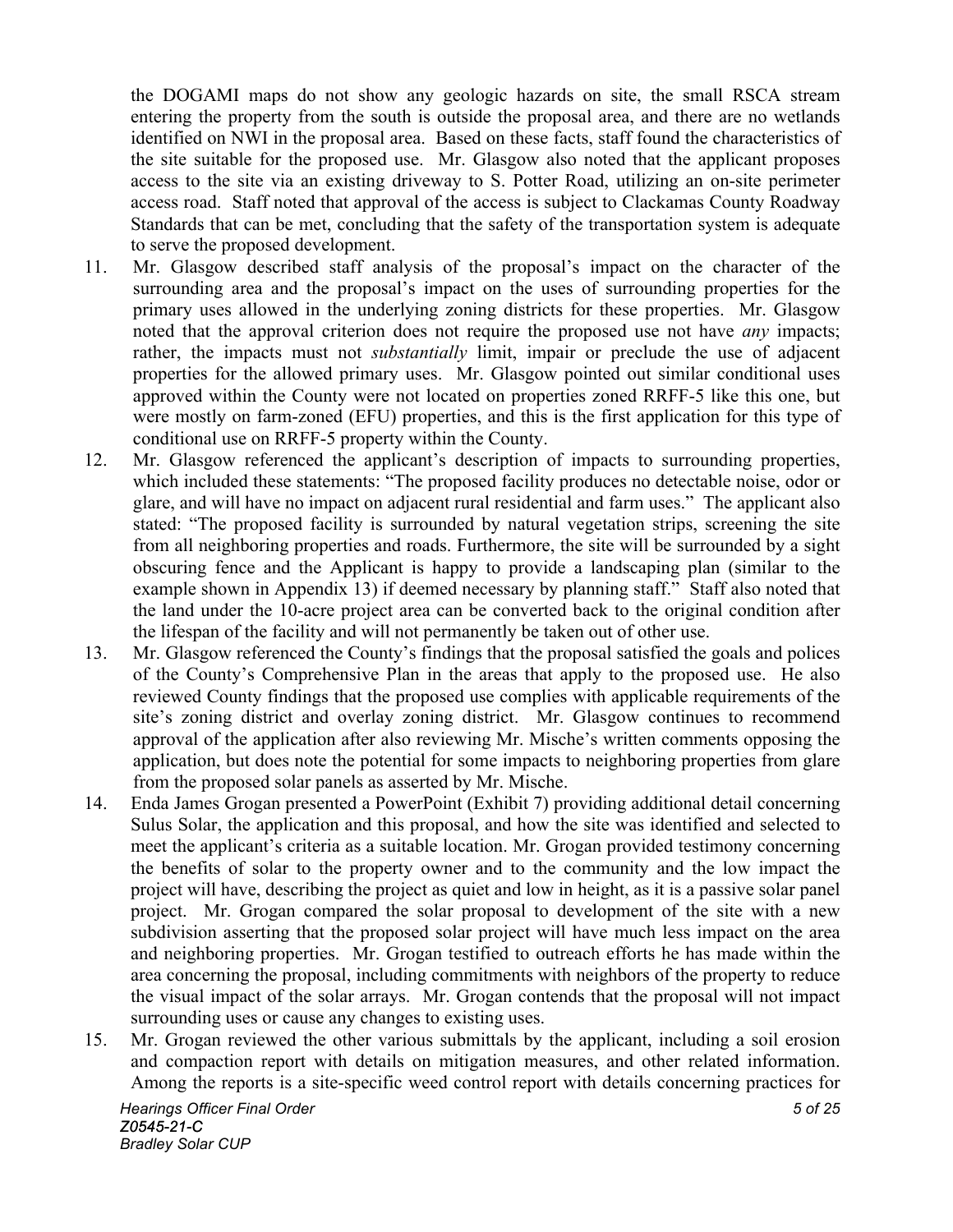addressing historic weed presence, potential for weeds to occur, construction and operation best management practices, and long-term maintenance including: twice yearly biologist check, seed mix designed to reduce weed invasion, manual removal, mowing and grazing, and spot herbicide by licensed professional. Mr. Grogan stated that he is amenable to working with neighbors and their concerns, and to reducing the visual impact of the project.

- 16. Mr. Blount also provided testimony in support of the application. Mr. Blount participated in a local Community Planning Organization meeting to discuss concerns with respect to the visual impact of the proposal. Mr. Blount stated at the hearing that he is having an additional 3,500 new trees planted on his property in areas to reduce the visual impact of the solar panels, that he is leaving the trees along the setback for the creek area on his property as a greenway for wildlife. Mr. Blount stated that the southwest corner of his property has an area that was logged that is already approved for new plantings, and he is willing to include additional plantings to reduce the visual impact of the proposal.
- 17. Mr. Grogan provided some additional clarification, stating that there will be sight-obscuring perimeter fencing around the solar project. He also clarified that no perimeter roadway will be built; rather, there will be a line of trees along the perimeter of the property as a screen for neighboring properties. Mr. Grogan notes that the solar panels are solar collectors that absorb light rather than reflect it, but also notes that there is glare from the panels, and the glare increases with the height of the panels.
- 18. Eric Mische provided testimony and argument, and a PowerPoint presentation of his points in opposition to approval of the application (Exhibit 8). In his PowerPoint presentation, Mr. Mische reviewed each of the points he made in his written comments in opposition to the proposal (Exhibit 5). Specifically: the site is not actually "flat"; application lacks details for mounting the panels given the slope; the subject property and surrounding area is zoned RRFF-5, whereas approvals for similar types of facilities have been on EFU and TBR properties; solar power plant would alter the character of the surrounding area in a manner that substantially impairs (i.e. diminishes in quality) his own property for its primary allowed use (residential), essentially asserting this primary use should have more rights than the proposed conditional use; and, the solar panels would be visible from his own property.
- 19. In his PowerPoint presentation, Mr. Mische also presented the photographs he provided in Exhibit 5, pointing out his own primary residential use of his RRFF-5 property and again asserting: "Pastoral views are a central feature of this property." Mr. Mische similarly discussed the other photos he had submitted in Exhibit 5. Mr. Mische argues that his own property will be affected by glare from the panels, due to the factors he asserted in Exhibit 5, contending that the applicant should be required to commit to ensuring his property will not be affected by any glare, and again pointing to the photo he provided showing glare from similar panels. Mr. Mische asserted there is only limited natural screening between his property and the proposal site, contending that use of natural vegetation strips will not screen the site from his property, nor will the sight-obscuring fence and proposed landscaping. Mr. Mische further asserts that the applicant did not attempt to contact him to assess actual impacts to his property.
- 20. Mr. Mische also contends that the applicant's proposal lacks necessary details for keeping grass or weeds under the panels and within the fence low, consistent with prudent NFPA standards. Mr. Mische points to existing waddles and slope making mowing difficult, the effect of the past fire on the subject property, and the need to address such fire hazards in these types of facilities. Mr. Mische repeated his assertion that, if approved despite his opposition, the additional requirements he requested be imposed.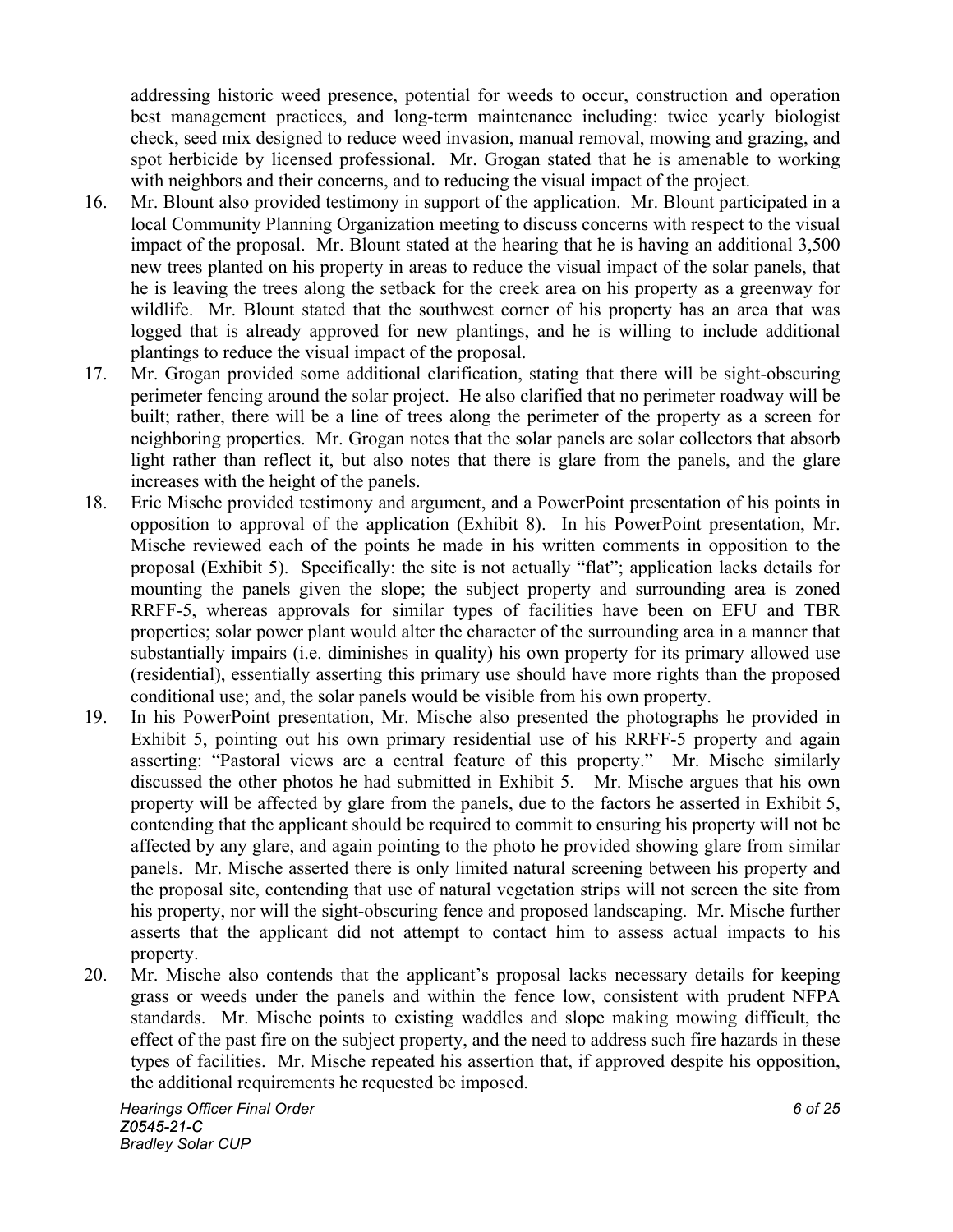21. Mr. Grogan provided rebuttal of the arguments and testimony by Mr. Mische, asserting that, with respect to glare, there is a significant buffer between the properties and he is happy to plant additional screening. With respect to fire hazards, Mr. Grogan stated that he would work with the appropriate government agencies to ensure the project does not increase fire risk. Mr. Blount also provided rebuttal concerning the issue of fire risk, noting that the proposed site location is currently a planted hay field, asserting that replacing the hay with the solar project will result in less fire risk than currently exists.

#### **Open-Record Period Submittals**

- 22. Mr. Mische submitted additional written argument within the open-record period (Exhibit 9), referencing his original written comments opposing this application (Exhibit 5). Mr. Mische notes that these comments were submitted after the County's initial staff report and recommendation of approval. Mr. Mische states that his primary point is that approval of this application for a conditional use permit would: "Alter the character of the surrounding area in a manner that substantially impairs my property and others for the Primary uses allowed in the zoning district, specifically Dwellings under RRFF-5 zoning" providing the definition: ''"impair" means to "diminish" in function, ability, or quality: to weaken or make worse."
- 23. Mr. Mische points to the issue of glare, asserting that glare reflecting from the panels towards a neighboring dwelling (or associated landscaped area) is a substantial impairment of that primary residential use, and "specifically enjoyment of living at one's rural residential property and any pastoral views." Mr. Mische points to the definition of "glare" as meaning: "a harsh uncomfortably bright light; especially: painfully bright sunlight." Mr. Mische writes: "In my professional opinion, for this application the glare would be exacerbated by:
	- The slope of the site in multiple directions.
	- The fact that there are dwellings above the proposed facility to the south and west with direct visibility of the facility. Mr. Mische included an additional photograph showing portions of the proposal site visible from a different neighbor's property, about which he states: "In my professional opinion this Dwelling will experience glare also unless mitigated by the Applicant."
	- Glare shown in photos he submitted (with Exhibits 5 and 8) taken of similar Sulus Solar projects, showing glare from the solar panels.
- 24. Mr. Mische refutes the statements by the applicant that the proposal will produce no detectable glare and will have no impact on adjacent rural residential and farm uses, contending that the applicant has not met its burden of proof, and questioning the consequences if applicant's statements and assertions are not true. Mr. Mische points to another of the applicant's assertions: "The proposed facility is surrounded by natural vegetation strips, screening the site from all neighboring properties and roads." Mr. Mische provides this definition of screen: "something that shelters, protects, or hides: such as a growth or stand of trees, shrubs, or plants." Mr. Mische agrees that it may be possible for the applicant to screen the site, but points to the difficulties presented by the site's slope and the neighboring properties above it. Mr. Mische agrees that planting 3,500 trees is a good effort at screening, but contends these efforts are unlikely to have any impact on screening for a long time. Mr. Mische suggests it would be easier to move the site location than screen it.
- *Hearings Officer Final Order 7 of 25 Z0545-21-C Bradley Solar CUP* 25. Mr. Grogan provided a response to the additional written argument Mr. Mische submitted during the open-record period (Exhibit 10). With respect to glare, Mr. Grogan contends that the solar panels the applicant proposes to use do not cause significant glare. Mr. Groan reports that these solar panels are coated with an anti-reflective coating designed to absorb light, not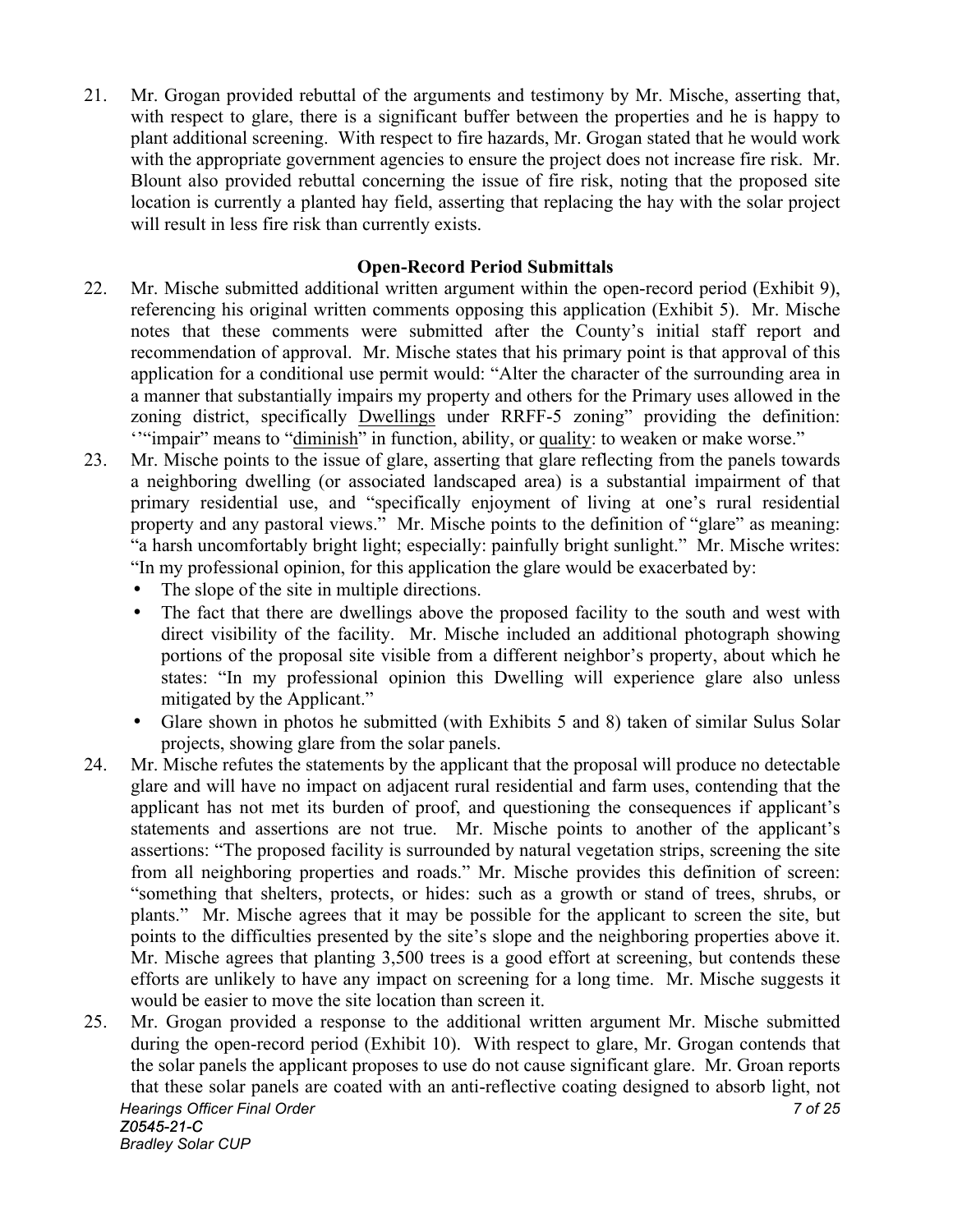reflect it, stating: "By way of comparison, solar panels have less reflectivity than grassland and significantly less reflectivity than a body of water. Mr. Grogan provided a copy of a Global Airport Glare Analysis study that concluded after a review of airports with solar arrays around the world there was no evidence to suggest that glare was either present or a concern. Among other conclusions, the study states: "Solar photovoltaic panels are designed to absorb rather than reflect light. Typical panels are designed to reflect only some 2% of incoming sunlight. Reflected light from solar panels will have a significantly lower intensity than glare from direct sunlight." The study included a comparative reflection analysis showing that these types of solar panels have more reflectivity than asphalt, but less reflectivity than forest, crops/grassland, or the general rural environment.

- 26. Mr. Grogan responded to comments from Mr. Mische concerning the proposed project's positioning and the current natural screening in relation to Mr. Mische's property. Mr. Grogan states: "the site was partly chosen because there is a natural buffer of trees and shrubs that surround both the property and the project location that will be effective in screening views of the proposed project from surrounding properties." Mr. Grogan provided several photos in multiple directions from the proposed site, showing a natural buffer of trees and vegetation surrounds the site location. Mr. Grogan further states that: "The Project location was decided upon as it provides a sufficient setback from those houses located on South Potter Road and an equally sufficient setback from those houses located to the west of the site. Mr. Grogan submitted an aerial map of the vicinity showing that the closest component of the proposed project to Mr. Mische's residence is approximately 690 feet away and 20 feet below in elevation. Mr. Grogan states that the closest component of the proposed project to the nearest residence on the east side of South Potter Road is 650 feet away and 13 feet below in elevation. Mr. Grogan further pointed out that the photos submitted by Mr. Mische show a limited view of the project site, with the view blocked by a substantial vegetative buffer. Mr. Grogan contends that: "Given the distance between his residence and the project site, the relatively standard elevation and the dense vegetation that impairs a clear view of the project site, the applicant does not believe that the minimal glare, if any produced by the project components will substantially limit, impair or preclude the use of [Mr. Mische's] or any neighboring property as outlined in ZDO 1203.03."
- 27. Mr. Grogan referenced outreach efforts he made for this project in the vicinity, including letters, fielding phone calls and having phone conversations and meetings, and working to address concerns. Mr. Grogan stated that he spoke with Mr. Mische's son, who also resides on Bradley Road, and discussed mitigating the visual impact to Mr. Mische's property by establishing a line of trees. Mr. Grogan provided a copy of his mailing receipt for an information letter he sent to property owners in the area of the proposal site, showing that a copy was mailed to Mr. Mische at his correct address. Mr. Grogan also provided a copy of the agenda for the January 5, 2022 meeting of the CPO for the area (the Redland-Viola-Fischer's Mill CPO) showing that the Bradley Solar proposal was discussed at that meeting. Mr. Grogan further addressed the issue of development in general, stating: "The reality of living in this area is that development will happen in some shape or form and limiting pastoral views of an already limited pastoral view is not a sufficient argument that substantiates the claim that this proposal will alter the character of the surrounding area in a manner that substantially limits, impairs, or precludes the use of surrounding properties for the primary uses allowed."

 $\sqrt{}$  $\sqrt{}$ 

> *Hearings Officer Final Order 8 of 25 Z0545-21-C Bradley Solar CUP*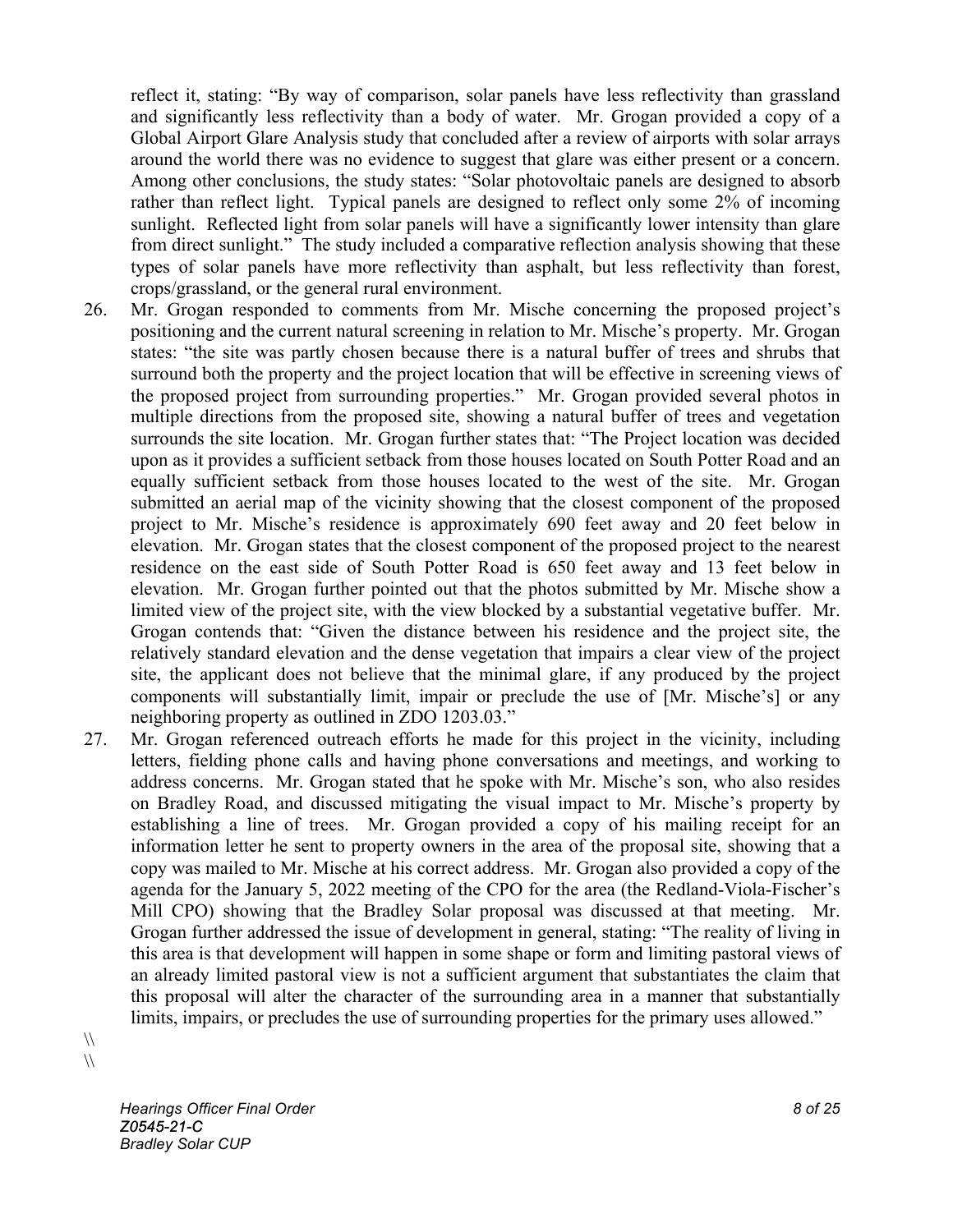#### **D. DISCUSSION**

The evidence presented is reliable, probative and substantial evidence upon which to base a determination in these matters. This application is being processed as a Type III Permit, pursuant to Clackamas County Zoning and Development Ordinance (ZDO) Section 1307. The Type III procedure is quasi-judicial in nature, and involves land use actions governed by standards and approval criteria that require the use of discretion and judgment. The issues associated with the land use action may be complex and the impacts significant, and conditions of approval may be imposed to mitigate the impacts and ensure compliance with this Ordinance and the Comprehensive Plan. The Type III procedure is a quasi-judicial review process where the review authority receives testimony, reviews the application for conformance with the applicable standards and approval criteria, and issues a decision. This application is subject to the standards and criteria of Clackamas County ZDO Section 1203, et al. This application is also subject to Clackamas County Zoning and Development Ordinance (ZDO) Sections(s) 316, 1002, 1005, 1006, 1007, 1015, 1203, and the County's Comprehensive Plan. The Hearings Officer has jurisdiction to hear and decide applications for conditional use permits pursuant to Section 1307 as shown by Table 1307-1. The Clackamas County Planning and Zoning Staff have reviewed these Sections of the ZDO and Comprehension Plan in conjunction with this proposal and make the following findings and conclusions, adopted and/or modified by the Hearings Officer.

## *PART 1. SUBMITTAL REQUIREMENTS – CONDITIONAL USE PERMIT*

1*.* Subsection 1203.02 of the Zoning and Development Ordinance lists the information that must be included in a complete application for a conditional use permit.

This application includes a completed land use application form, site plan, application fee and completed supplemental application addressing the criteria in Section 1203 of the ZDO. The application also includes a description of the proposed use and vicinity map. Preliminary Statement of Feasibility relative to surface water management was submitted, dated October 19,2021. All the submittal requirements under Subsection 1203.04 are included in the application. The application was submitted on November 30, 2021. Following submission of additional requested information the application was deemed complete December 27, 2021. The 150-day deadline established by state law for processing this application is May 26, 2022 (Exhibit 1).

#### **The submittal requirements of Subsection 1203.04 are met.**

## *PART 2. CONDITIONAL USE PERMIT*

- 1. **Subsection 1203.03** of the Zoning and Development Ordinance lists six criteria that must be satisfied in order to approve this Conditional Use.
	- A. **Subsection 1203.03(A):** *The use is listed as a conditional use in the zoning district in which the subject property is located.*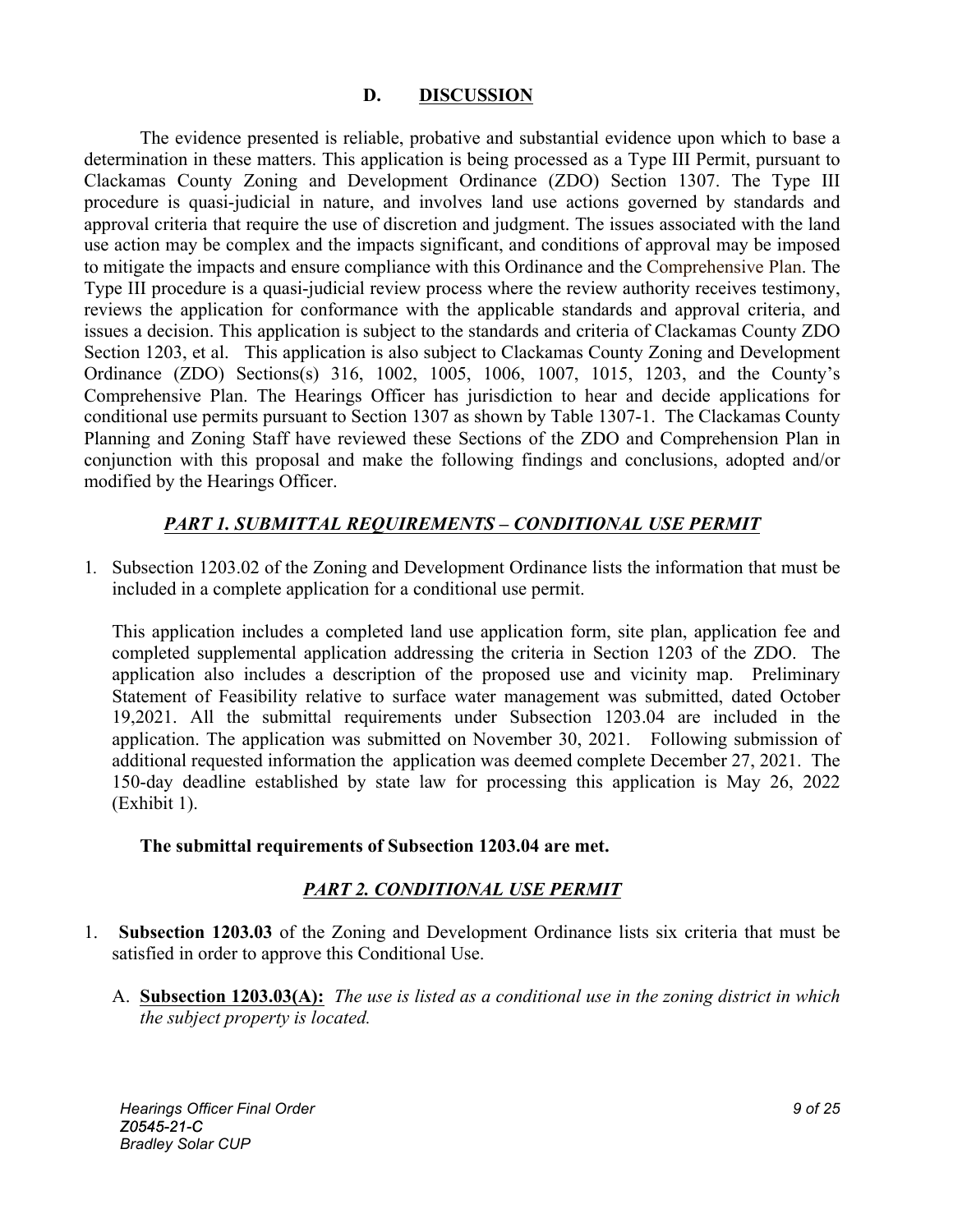The subject property is zoned RRFF-5, Rural Residential Farm Forest. Section 316 of the ZDO details allowed land uses in the RRFF-5 TBR zoning district. Table 316-1, lists the conditional uses which are allowed. Table 316-1 includes as a potential conditional use "Public Utility Facilities (ORS 757)."

**Mr. Mische points out that other solar power projects approved as conditional uses within Clackamas County have been located on EFU or TBR zoned properties, and not proposed on RRFF-5 properties like this application proposes.**

**The requirement here is that the use is listed as a conditional use within the RRFF-5 zoning district. As referenced by staff, public utilitiy facilities (including solar power facilities) are a potential conditional use within theRRFF-5 zone, the zoning for the subject property. The Hearings Officer concurs in the finding by staff that this criterion is met.**

B. **Section 1203.03(B):** *The characteristics of the subject property are suitable for the proposed use considering size, shape, location, topography, existence of improvements and natural features*.

Applicant states: "the subject property is ideally suited for the proposed solar facility. The 10-acre project area is flat, clear of wetlands, and free of other environmental and manmade obstructions. Additionally, the property is located near to the proposed utility interconnection point."

Staff finds the following:

- 1. Size: The subject parcel is comprised of approximately 41-acres. This proposal involves siting a ten-acre solar array. The submitted plans and other application materials demonstrate the property is of sufficient size to accommodate the proposed facility.
- 2. Shape: The shape of the property is generally rectangular, and not a limiting factor here.
- 3 Topography: The portion of the property proposed for use has slopes appropriate for the use.
- 4. Location/Use: The site is between Oregon City and Redland. Property use in this area is mixed, though predominantly rural residential on acreage properties. On site is a residence and various outbuildings. Location and area use are not limiting factors.
- 5. Improvements: Residence, outbuildings, otherwise the site is in non-intensive resource use.
- 6. Natural Features: There is a "small" RSCA stream crossing the property south to north. This feature is shown as being undisturbed by this proposal. There are no other inventoried or otherwise identified natural features/buffers on portion of property shown for use.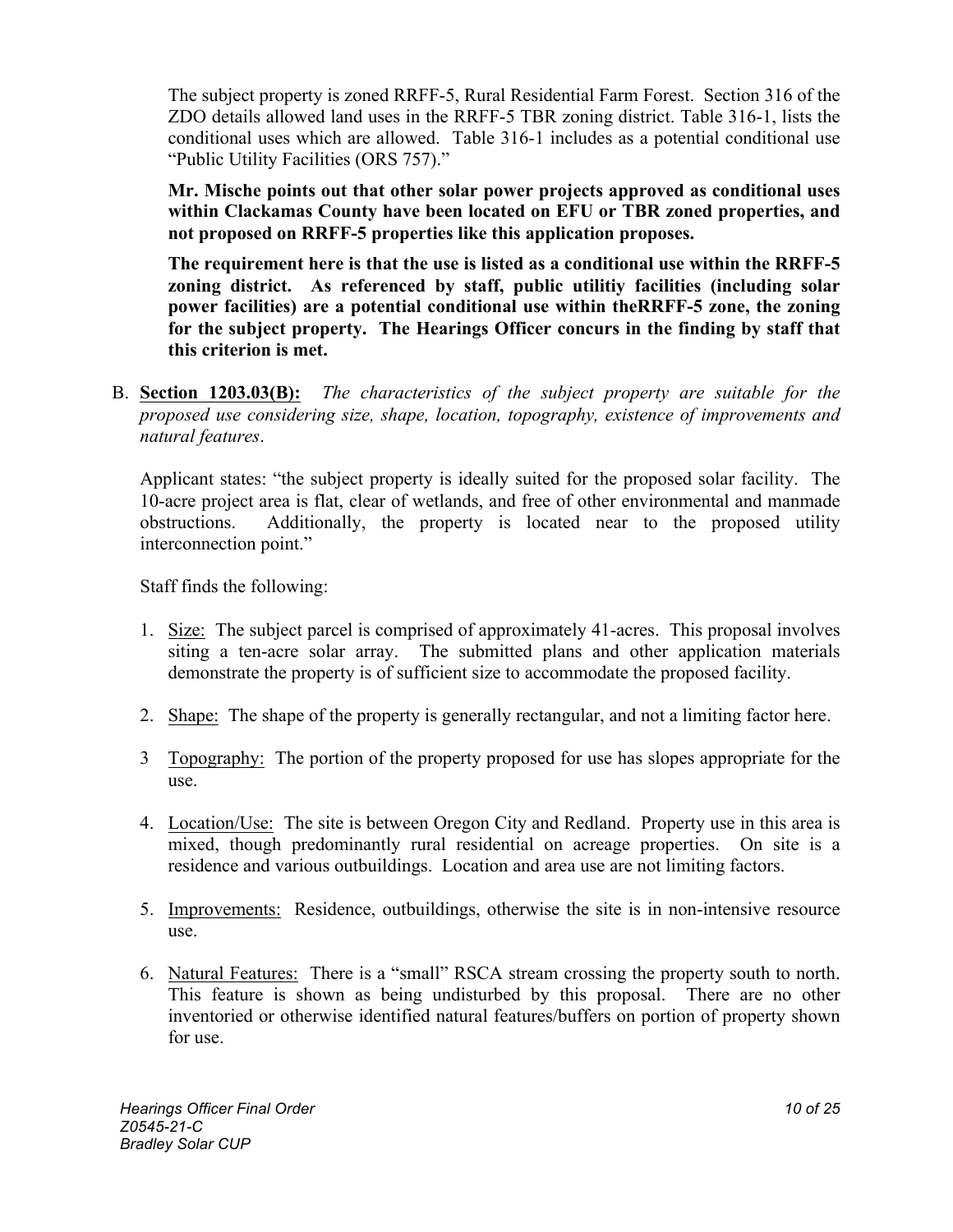- a. Floodplain: According to the FEMA Floodplain maps, no portion of the subject is located within a designated floodplain.
- b. Geologic Hazards: The DOGAMI maps do not show any hazards on site.
- c. River and Stream Conservation Area (RSCA): The County has designated certain river and streams with minimum setbacks from the mean high water line for all structures. There is a small RSCA stream entering the property form the south. This feature is outside area proposed for development through this application.
- d. NWI, National Wetlands Inventory, no wetlands identified on NWI in area proposed for use.

Summary: The shape, use, topographic and location characteristics of the property are suitable to accommodate the proposed use.

**Mr. Mische points out that the proposed site is not actually "flat" as represented by the applicant. Rather, he asserts that the site is sloped up to 10-15% to the west, north and south. Mr. Mische is a professional engineer with experience in the solar power industry, and he further states that solar projects like this proposal are best located on flat sites, not sloped like this proposed site. Mr. Mische points to increased challenges with sloped properties, including keeping weeds, grasses, and rodents in check, providing for fire prevention and erosion control, and in mounting the solar panels.** 

**Mr. Glasgow discussed the slopes of the site, and the findings by County staff that the existing slopes are within the range of slopes needed for this type of solar project with only minimal grading needed to prepare the site for the proposed use.**

**The requirement is not that the site is the "best" location for the proposed conditional use. The requirement is only that the site is "suitable" for the proposed conditional use. The Hearings Officer concurs in the findings by staff that this criterion is met.**

- C. **Section 1203.03(C):** *The proposed use is consistent with Subsection 1007.09, and safety of the transportation system is adequate to serve the proposed use.*
	- 1. Subsection 1007.07: Transportation Facilities Concurrency

Staff finds the following:

The applicant has proposed construction of a photovoltaic solar power generation facility on 10 acres of a 41-acre property that is located between S. Bradley and S. Potter Roads. In addition to solar panels, the applicant proposes access via an existing driveway to S. Potter Road, and an onsite perimeter access road.

S. Potter Road is classified as a local roadway. Approval of access is subject to Clackamas County Roadway Standards. The *Standards* require the first 20 feet of a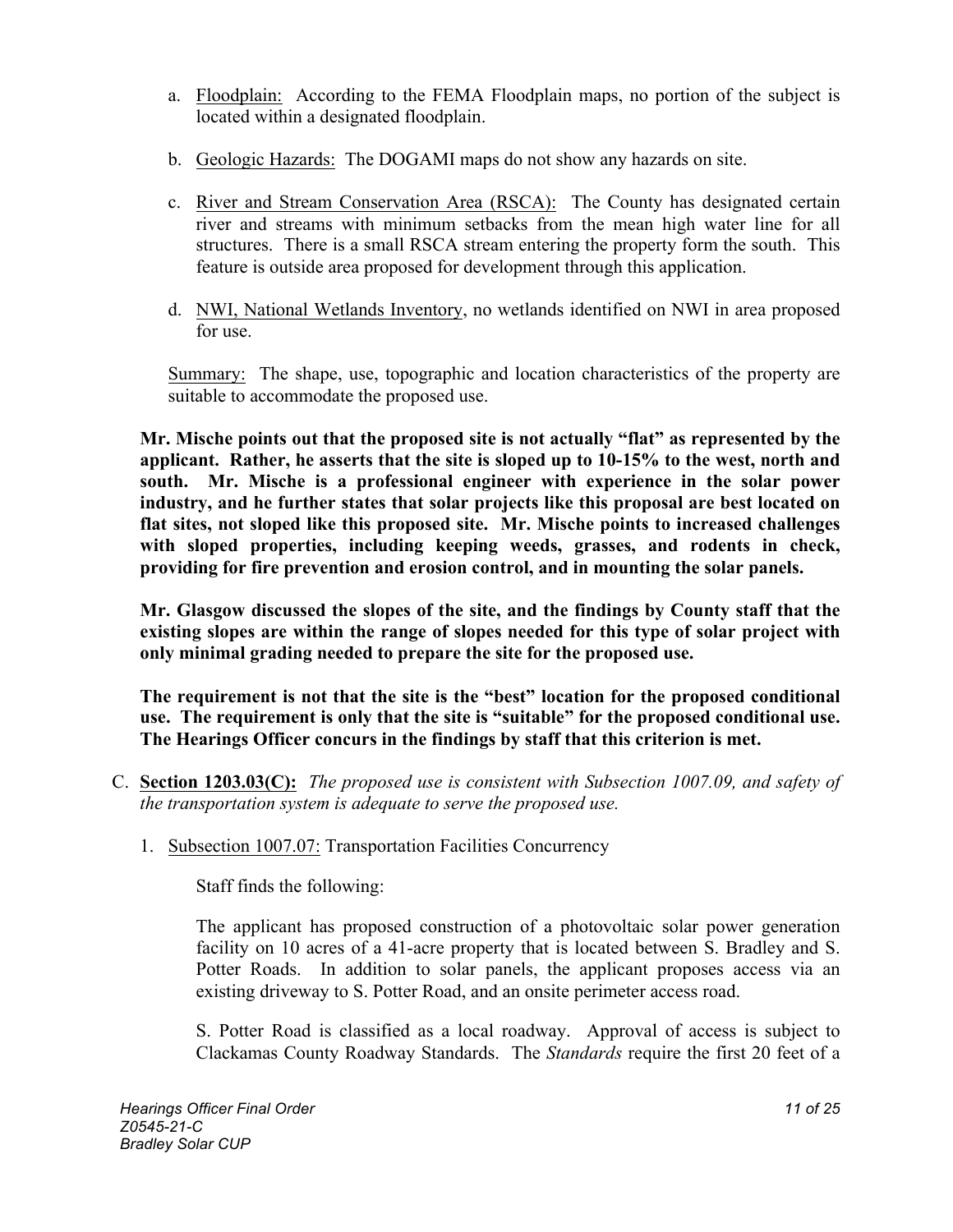private road to be paved per Standard Drawing D500. The remainder of the roadway can be gravel.

No comments had been received from Development Engineering as of this staff report, regarding roads and connectivity. As general comments Planning adds the following:

 This proposal is subject to the provisions of *Clackamas County Zoning and Development Ordinance* (*ZDO*) section 1007, pertaining to roads and connectivity, section 1015 pertaining to parking and loading, section 1203 pertaining to conditional uses, and Roadway Standards Chapter 4 pertaining to surface water management. Additionally, the applicant is subject to other *ZDO* requirements, the *Clackamas County Comprehensive Plan* and *Clackamas County Roadway Standards.* 

The applicant is required to provide adequate on-site circulation for the parking and maneuvering of all vehicles anticipated to use the solar site in accordance with ZDO section 1015 and applicable Roadway Standards requirements. The minimum access road includes a 12-foot wide gravel surface, with turnouts every 400 feet. Where an access road is at least 20 feet wide, turnouts are not required. Designated vehicle parking spaces will be required to comply with *ZDO* section 1015 dimensional requirements and require a surface of screened gravel or better.

a. Subsection 1007.07(B): "*Shall apply to the following development applications: design review, subdivisions, partitions, and conditional uses."*

The proposal involves a conditional use; therefore, this subsection applies.

Subsection 1007.07(A): *"The purpose of Subsection 1007.07 is to ensure that transportation infrastructure is provided concurrent with the new development it is required to serve or, within a reasonable period of time following the approval of new development."* 

Based on ZDO subsection 1007.07.B3, the use qualifies for an exemption regarding transportation facilities concurrency. The principal safety concern relates to the site driveway approach with Highway 26. Based on Engineering staff's site visit, and the concurrency exemption, this proposal is able to comply with the requirements of ZDO subsection 1203.03 C.

- 2 Subsection 1007.02, Safety:
	- a. Subsection 1007.02(D): "*Developments shall comply with the intersection sight distance and roadside clear zone standards of the Clackamas County Roadway Standards. In addition:*
		- i. *No planting, signing, or fencing shall be permitted which restricts motorists' vision; and*

*Hearings Officer Final Order 12 of 25 Z0545-21-C Bradley Solar CUP*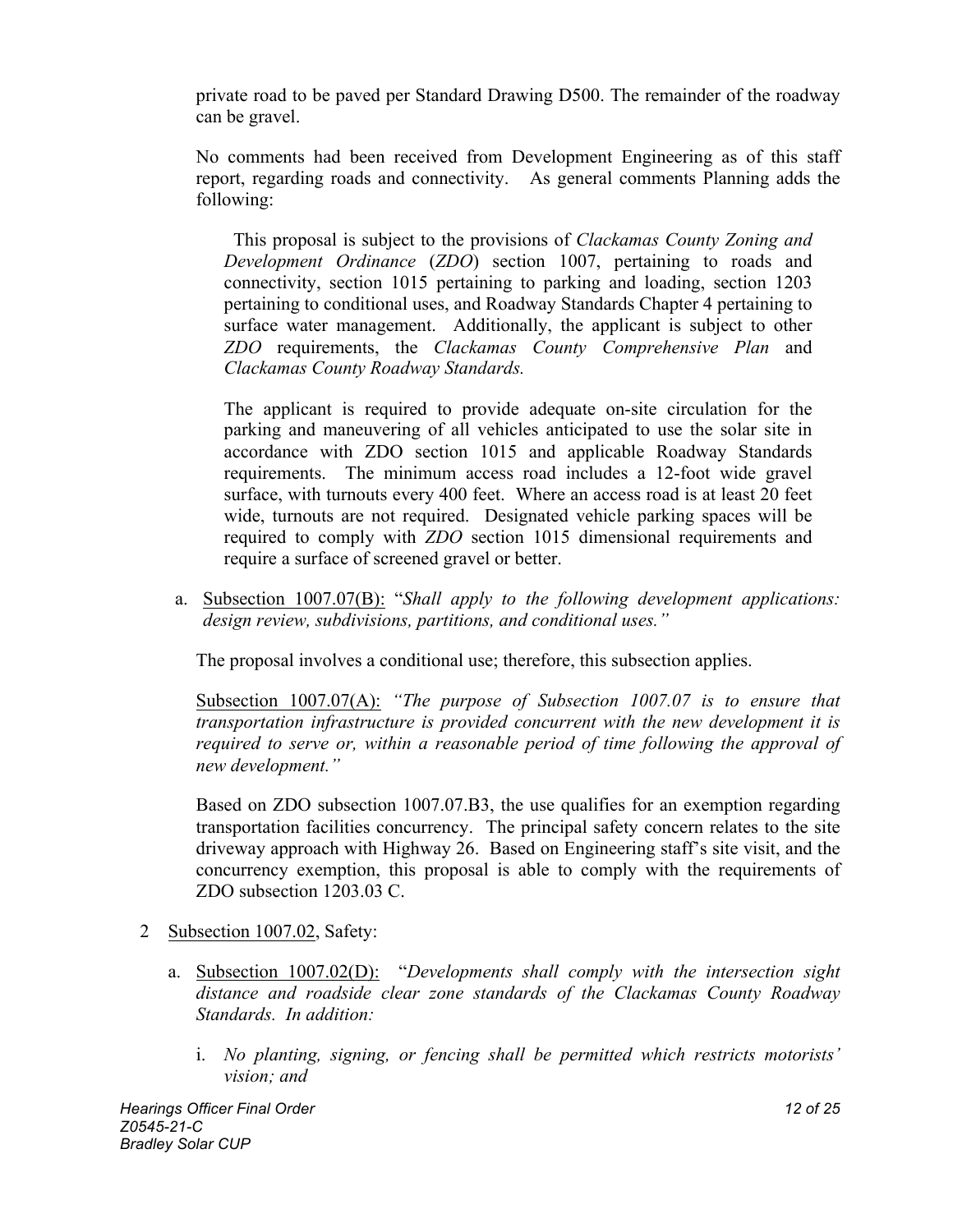ii. *Curbside parking may be restricted along streets with visibility problems for motorists, pedestrians, and/or bicyclists as deemed appropriate by the Department of Transportation and Development.*"

S. Potter Road is classified as a local road and is under the jurisdiction of Clackamas County. The principal safety concern relates to the site driveway approach with S. Potter Road. Approval of of access is subject to County standards and permitting requirements.

**The Hearings Officer concurs in the findings submitted by staff that the proposed use is consistent with Subsection 1007.09, and safety of the transportation system is adequate to serve the proposed use and/or can be met as conditioned.** 

D. **Section 1203.03(D):** "*The proposed use will not alter the character of the surrounding area in a manner that substantially limits, impairs or precludes the use of surrounding properties for the primary uses allowed in the zoning district(s) in which surrounding properties are located."*

Staff finds the following:

This is an area of mixed zoning and land use, with rural residential predominate. Scattered larger parcels in resource use are also evident.

This criterion does not require the use not have *any* impacts, rather the impacts must not *substantially* limit, impair or preclude the use of adjacent properties for the allowed primary uses

Applicant responds here with: "The proposed facility produces no detectable noise, odor or glare, and will have no impact on adjacent rural residential and farm uses. See Appendix 3 for a thorough inventory of surrounding uses and a demonstration of the project's introduction not having any discernable difference on surrounding properties." "The proposed facility is surrounded by natural vegetation strips, screening the site from all neighboring properties and roads. Furthermore, the site will be surrounded by a sight obscuring fence and the Applicant is happy to provide a landscaping plan (similar to the example shown in Appendix 13) if deemed necessary by planning staff."

The applicant's discussion of surrounding area/potential impacts is extensive (Appendix 3) and, along with substantial evidence provided by previously approved and existing solar facilities, staff sees no reason to repeat the exercise. The site is in an area zoned Rural Residential Farm Forest, RRFF-5. Allowed uses in the RRFF-5 Zone generally are rural residential along with farming and forest resource management activities.

The applicant contends the character of area RRFF-5 properties will not be altered by this unoccupied facility. Based on applicant's discussion, staff agrees. The rural residential character will not be degraded, e.g. will not be substantially limited, impaired, or precluded because the project will have at most very limited impacts on surrounding properties (noise, odor, vibration, dust, etc.) Area properties will be buffered from the proposed use both by distance, and vegetation.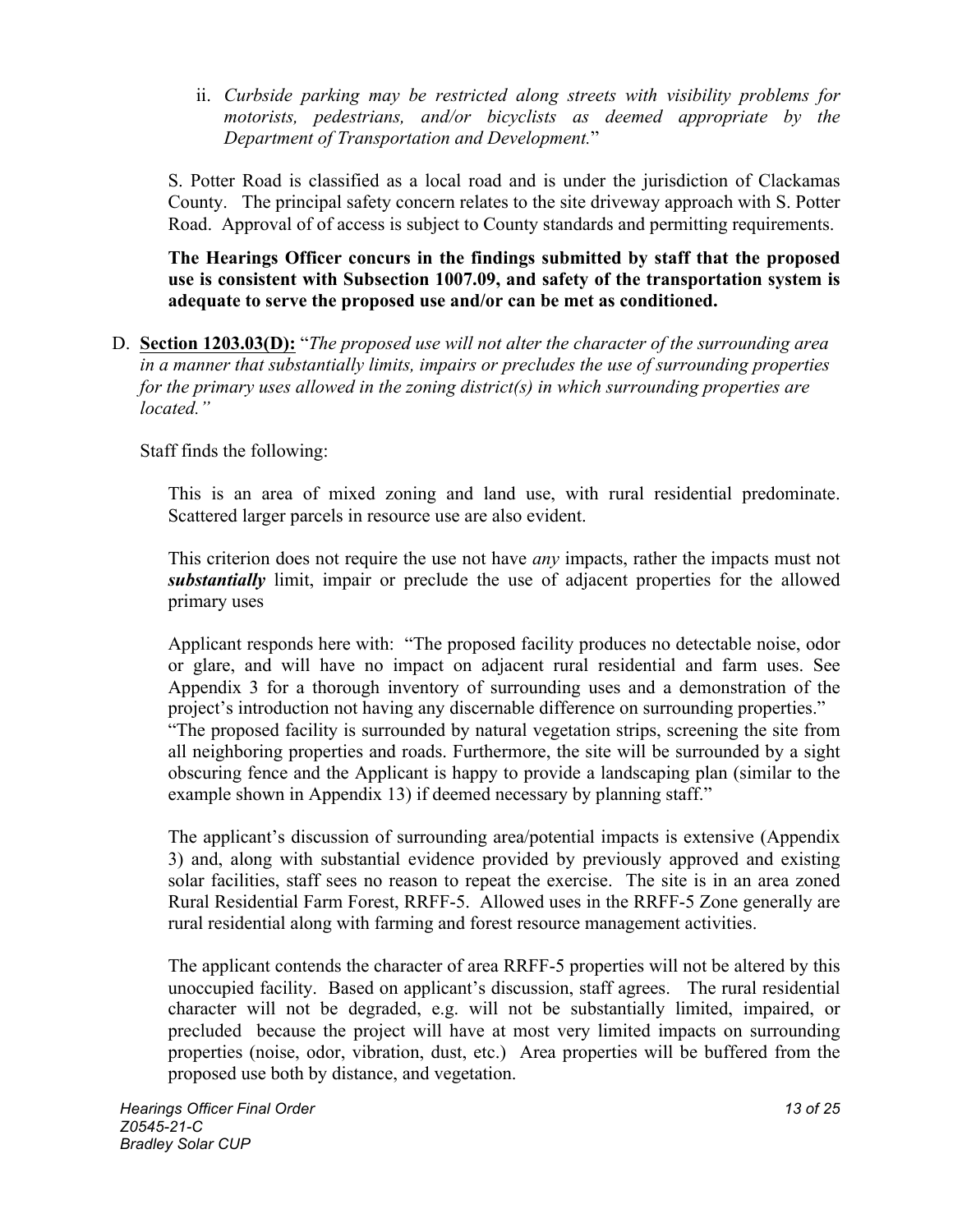The land under the 10-acre project area can be converted back to the original condition after the lifespan of the facility and will not permanently be taken out of other use. With slope as existing, only minimal grading is needed to prepare the site.

Once construction is completed, the proposed facility is essentially unoccupied. Only an occasional equipment inspection is required. The facility is compatible with rural residential and farming/forestry uses in the area by not creating air or noise quality or glare issues. Because of the location of the subject property, land use pattern in the area, operational characteristics, confined footprint, and site location, the proposed solar facility will not force a significant change in uses otherwise allowed in the RRFF-5 Zone.

Notice of this proposal was sent to property owners within 2,640 feet of the subject property, along with the Redland – Viola – Fischer's Mill CPO and potentially affected agencies. No comment have been received as of this staff report from area land owners or the CPO. Oregon Department of Aviation responded with: "the ODA has no comment."

**Mr. Mische disagrees with these findings by County staff, and asserts that the proposed solar power plant would "alter the character of the surrounding area in a manner that substantially impairs (i.e. diminishes in quality)" his own property for its current primary residential use. Mr. Mische points out that his residential use is a primary use within the RRFF-5 zone, whereas the application is for a conditional use, asserting that primary uses should have more rights than non-primary uses. I find no support for this argument. Property owners have the right to use and develop their own properties within the standards and criteria of the Clackamas County Zoning and Development Ordinance. To restate the requirement, Mr. Blount's development or use of his own property must not alter the character of the surrounding area in a manner that substantially limits, impairs or precludes Mr. Mische from using his own property for the primary uses allowed in the zoning district, including residential use.**

**In making a determination concerning ZDO 1203.03(D), the hearings officer must first make a determination identifying the character of the surrounding area, then conduct an inquiry to determine whether the proposed use would: (1) substantially limit; (2) substantially impair; or (3) substantially preclude, the primary identified uses on properties within the surrounding area, essentially altering the character of the surrounding area.**

**There is no real question of fact presented that the character of the surrounding area is predominately rural residential use on acreage properties, with some mixed use such as Mr. Blount's non-intensive farm use.**

**Therefore, given that the actual primary uses of the surrounding property are primarily rural residential, the effects of the applicant's proposal on the existing residential use must be considered. Specifically, whether approval of the applicant's proposal will alter the rural residential use character in a manner that substantially limits, impairs, or precludes these primary allowed residential uses. The fact that a**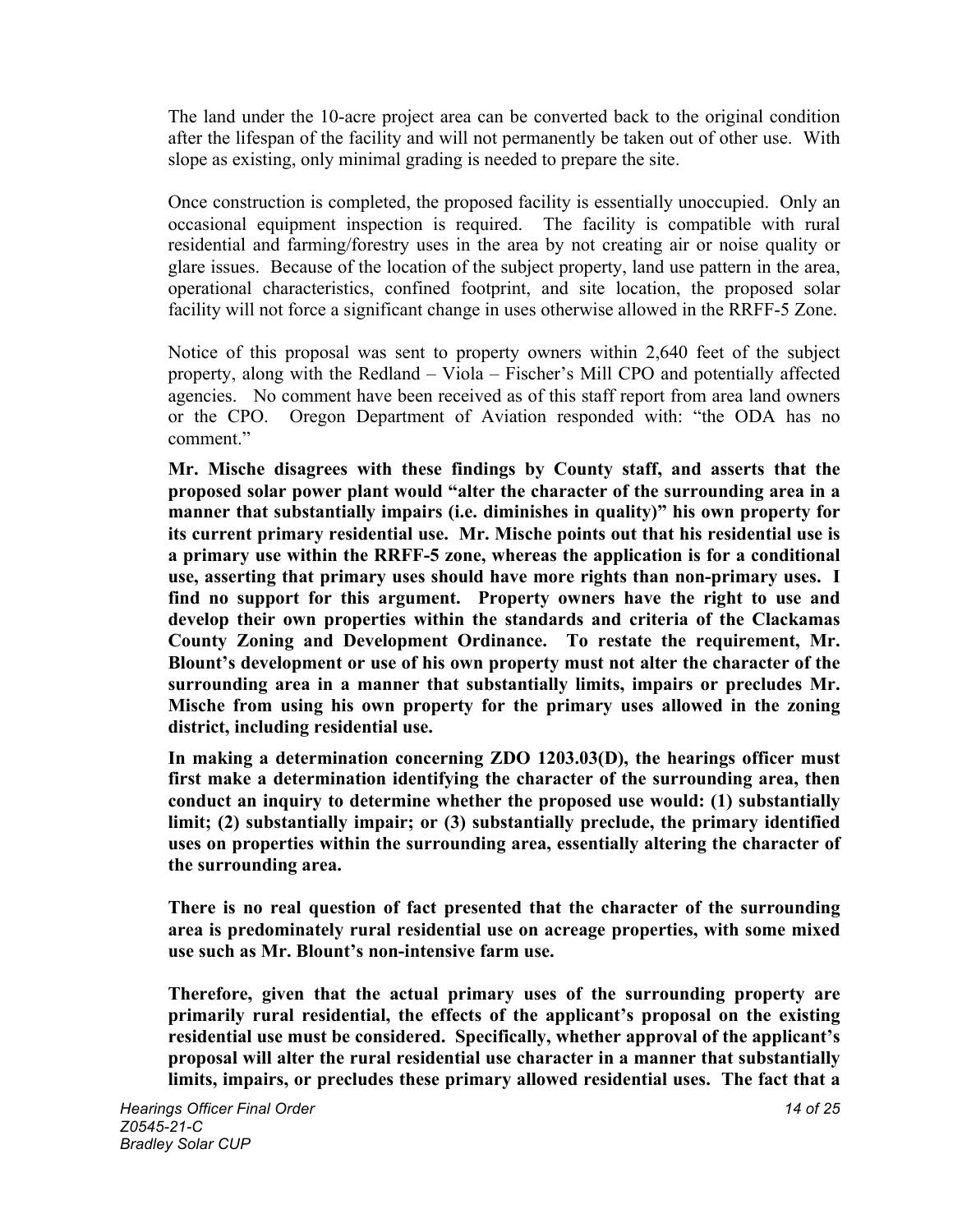**proposed use may cause inconveniences and annoyances is not enough to deny an application.**

**Mr. Mische makes two main arguments with respect to his contention that approval of this application would substantially impair the primary residential use of his own property. First, Mr. Mische contends that: "Pastoral views are a central feature of this property." Further, Mr. Mische points to the slope of the proposed site and contends that he will see the entire 10-acres from various residential living areas on his own property. I understand this argument to assert that placing the 10-acres of solar arrays on Mr. Blount's property would affect the views from Mr. Mische's property in a manner that substantially impairs his residential use.**

**I do understand Mr. Mische's preference that his view of Mr. Blount's property remains unchanged. However, I find no support for the argument that an adjacent property owner can be required to maintain pastoral views for the benefit of his neighbors, or otherwise not develop or use their own property. Mr. Blount can be required to mitigate the impacts of his proposed development, through such measures as sight-obscuring fences and vegetative strips. However, Mr. Blount has the right to use and develop his own property within the standards and criteria of the Clackamas County Zoning and Development Ordinance. Mr. Grogan essentially makes this same argument concerning Mr. Blount's right to develop his property.**

**Second, Mr. Mische contends that glare from the proposed solar panels will result in a substantial impairment of the quality of his own property for its primary residential use. Here, Mr. Mische points to the slope of the proposed site, and the elevations, contending that the panels closest to his property will be to the west and below his property, with glare from the panels "likely to be exacerbated by the uneven slope of the property" particularly in the mornings. Mr. Mische provided photographs of similar solar panels, with the photographs showing an area of glare in line with the noon sun that extends about 2-3 panel widths. Mr. Mische also provided photographs taken from his property, and taken from another neighbor's property, that show the proposal site is visible to these adjacent properties through the existing trees and vegetation.**

**Mr. Glasgow noted in the staff report that area properties will be buffered from the proposed use both by distance and vegetation. Mr. Grogan elaborated on this point in his response, stating that "the site was partly chosen because there is a natural buffer of trees and shrubs that surround both the property and the project location that will be effective in screening views of the proposed project from surrounding properties." Mr. Grogan provided photos taken in multiple directions from the proposed site that show a natural buffer of trees and vegetation surrounding the site location. Mr. Grogan pointed out that the photos submitted by Mr. Mische show only a limited view of the proposal sight. Mr. Grogan provided an aerial map of the vicinity showing that the closest component of the project to Mr. Mische's residence is approximately 690 feet away and about 20 feet below in elevation. Mr. Grogan reports that the solar panels are coated with an anti-reflective coating designed to absorb light, not reflect it, submitting a copy of a Global Airport Glare Analysis report that found no evidence to suggest that glare from these types of solar panels**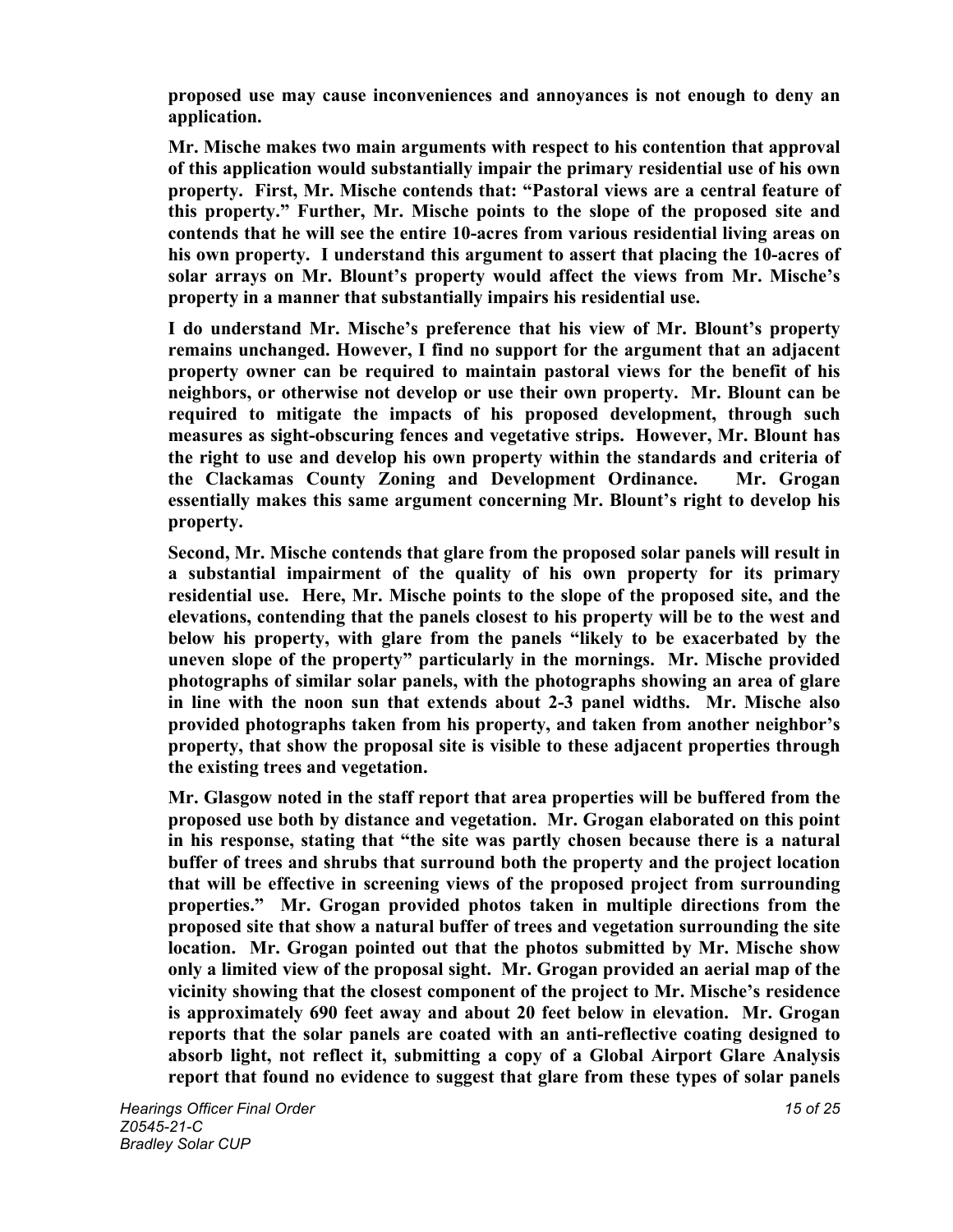**was either present or a concern. That study states: "Typical panels are designed to reflect only some 2% of incoming sunlight. Reflected light from solar panels will have a significantly lower intensity than glare from direct sunlight." The study submitted by Mr. Grogan also included a comparative reflection analysis showing that these types of solar panels have more reflectivity than asphalt, but less reflectivity than forest, crops/grassland, or the general rural environment.** 

**In other words, the study suggests that the proposed solar panel use of the site will result in less reflectivity than the current "hay/pasture" use of the proposal site. This supports Mr. Grogan's assertion (and the statements in the application) that: "The proposed facility produces no detectable noise, odor or glare, and will have no impact on adjacent rural residential and farm uses."**

**My review of the evidence leads me to conclude that the proposal's solar panels will occasionally result in glare visible to other properties, depending upon the angle and intensity of the sunlight. However, I find no evidence that this occasionally visible glare has the potential of rising to the level of substantially limiting, impairing or precluding the primary identified residential and farming uses on surrounding properties. Rather, I find evidence of glare associated with the applicant's proposed use falls within the category of "annoyance" with respect to the impact from its impact on residential uses. I find there is no evidence that the application has any such effect on farming uses.**

**The Hearings Officer agrees with the findings by staff and concurs that this criterion is satisfied.** 

E. **Section 1203.03(E)***: "The proposal satisfies the goals and policies of the Comprehensive Plan that apply to the proposed use."*

Staff finds the following:

*Staff has reviewed this proposal relative to the Comprehensive Plan and finds goals and policies from the following Sections apply: Chapter 3, Natural Resources and Energy; Chapter 4, Forest; and Chapter 5 Transportation. The applicant discusses Plan policies in submitted materials.*

The subject property is designated in the comprehensive plan as Rural. Applicable policies are found in Chapter 4 of the Plan. Other policies are found in the Energy Section at Chapter 3.

Applicant responds with: "the proposed solar facility is an allowed use after review in the RRFF-5 District (Rural Plan designation.) Comprehensive Plan policies encouraging the use of renewable energy and preservation of natural resources and found in Chapter 3, Natural Resources and Energy, section on Agriculture, Energy Sources and Conservation where Policy 1.0 encourages "alternative energy source development." The preservation of natural resources, including water resources, habitat conservation, water quality resources, wildlife and distinctive resource areas, and noise and air quality, are found in many policies throughout Clackamas County's Comprehensive Plan. The proposed solar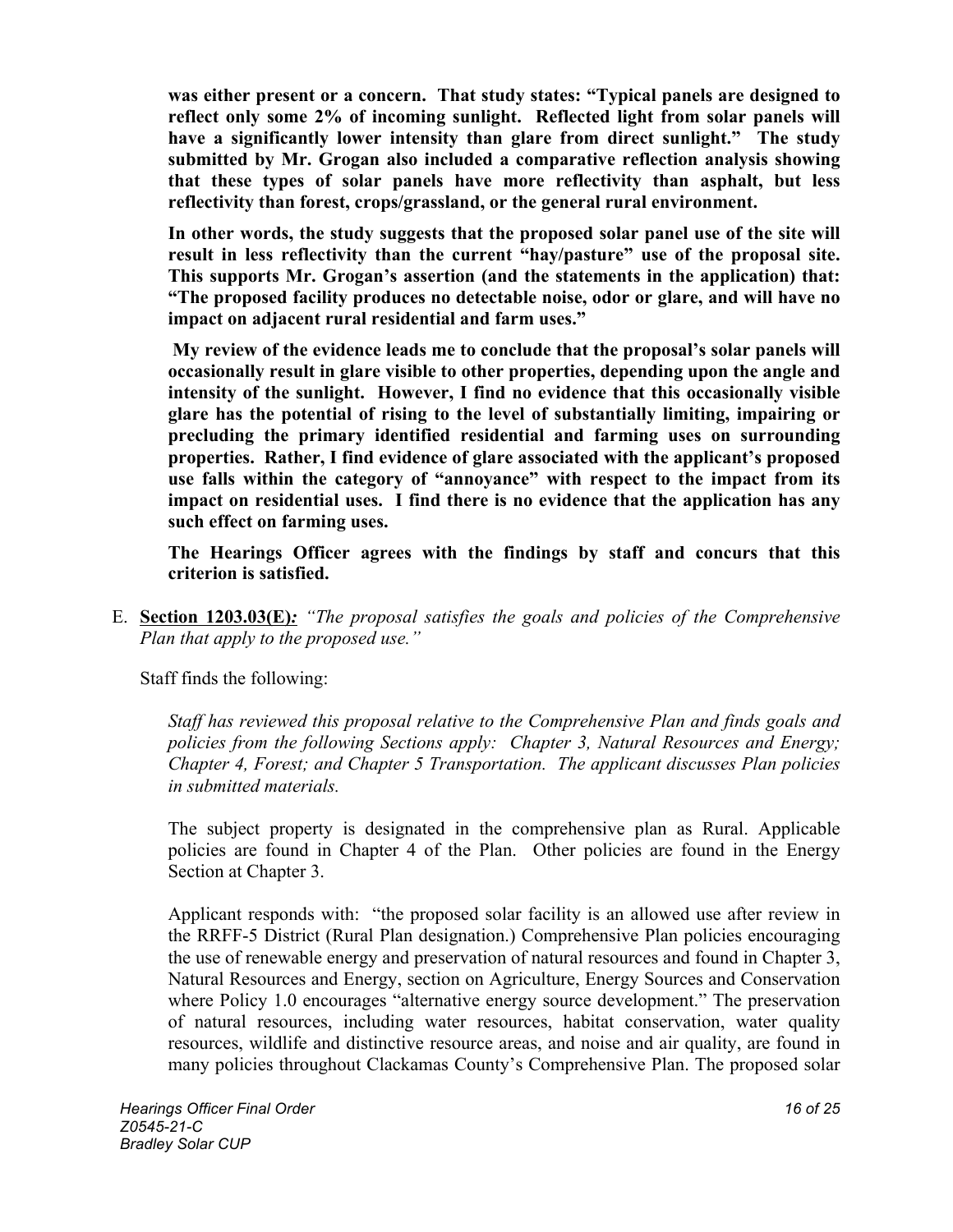facilities exemplify the county's policies for clean renewable energy development consistent with state and county standards.

"The facility will promote solar energy, jobs, revenue toward the local economy and an increase in property taxes. The proposed use satisfies all of the applicable goals and policies of the Comprehensive Plan."

Discussion provided by applicant touches on applicable Plan policies. Generally speaking staff agrees with the information provided by the applicant and is able to find this criterion is satisfied.

**Based on information in the file and elsewhere on record, and the relevant findings by staff, it appears to the Hearings Officer this criterion can be met.** 

F. **Section 1203.03(F):** *The proposed use complies with any applicable requirements of the zoning district and overlay zoning district(s) in which the subject property is located, Section 800, and Section 1000.*

Staff finds the following:

Sections: 1002, 1006, 1007, 1008 and 1015 were reviewed.

1. Section 1002, Protection of Natural Features:

Section 1002 of the ZDO sets forth the standards to implement policies of the Comprehensive Plan for the protection of natural features.

The area proposed for use is not "natural" for purpose of this criterion. It is in nonintensive farm use.

No particular natural features are identified on the area proposed for use. **The Hearings Officer concurs in this finding.**

2. Section 1006, Water Supply, Sanitary Sewer, Surface Water; and Utilities Concurrency:

Section 1006 of the ZDO sets forth the standards, requirements and considerations that pertain to utility lines and facilities.

- a*.* Subsection 1006.05 Water Supply Standards Outside The Portland Metropolitan Urban Growth Boundary And Mount Hood Urban Area*.* 
	- *i. Applicants for any development permit shall specify a lawful water source for the proposed development, such as a public or community water system, certificated water right or exempt-use well.*

The facility as proposed will not require water service. **The Hearings Officer concurs in the finding that this criterion is not applicable.**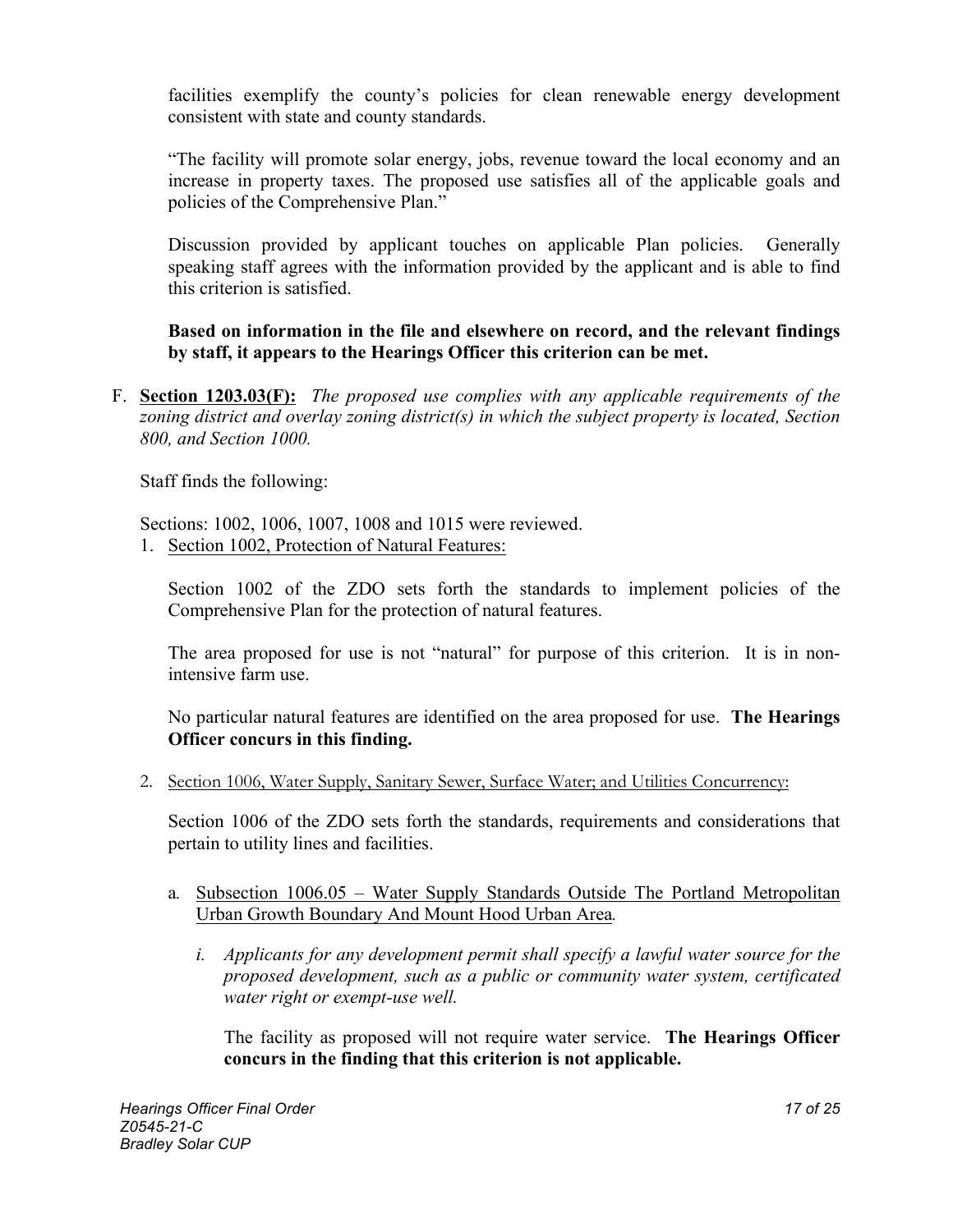## b. Subsection 1006.07 - Subsurface Sewage Disposal Standards*:*

*All development proposing subsurface sewage disposal shall receive approval for the system from the Clackamas County Septic & Onsite Wastewater System Programs prior to submittal of a land use application to the County for development. Said systems shall be installed pursuant to ORS 454.605- 454.745 and Chapters 171, 523 and 828, Oregon Administrative Rules 340, Divisions 71 and 73 and the policies of the Clackamas County Septic & Onsite Wastewater System Programs.* 

The proposed use does not require subsurface sewage disposal. **The Hearings Officer concurs in the finding that this criterion is not applicable.**

- c. Subsection 1006.08 Surface Water Management Standards:
	- i*. "All developments shall provide for positive drainage and adequate conveyance of storm and surface water runoff from roofs, footings, foundations, and other impervious or near-impervious surfaces to an appropriate discharge point and shall:* 
		- 1*. Comply with the requirements of any special districts with surface water management regulatory jurisdiction; or*
		- 2. *The requirements of Section 1008 and the County Roadway Standards in areas not under the jurisdiction of a surface water management regulatory authority.*
	- ii*. Installation of stormwater management and conveyance facilities shall be coordinated with the extension of necessary water and sanitary sewer services.*
	- iii*. Approval of a development shall be granted only if the applicant provides a preliminary statement of feasibility from the surface water management regulatory authority. The statement shall verify that adequate surface water management, treatment and conveyance is available to serve the development or can be made available through improvements completed by the developer or the system owner.* 
		- 1*. The service provider may require a preliminary storm water management plan, storm drainage report, natural resource assessment and buffer analysis prior to signing the preliminary statement of feasibility.*
		- 2*. In those areas that are not within a surface water management district, the preliminary statement of feasibility shall be signed by the Clackamas County Engineering Division.*
		- 3*. The statement shall be dated no more than one year prior to the date a complete land use application is filed and need not reserve surface water treatment and conveyance system capacity for the development.*

*Hearings Officer Final Order 18 of 25 Z0545-21-C Bradley Solar CUP* Clackamas County is the surface water management authority for the area including the subject site. The proposed site development if subject to compliance with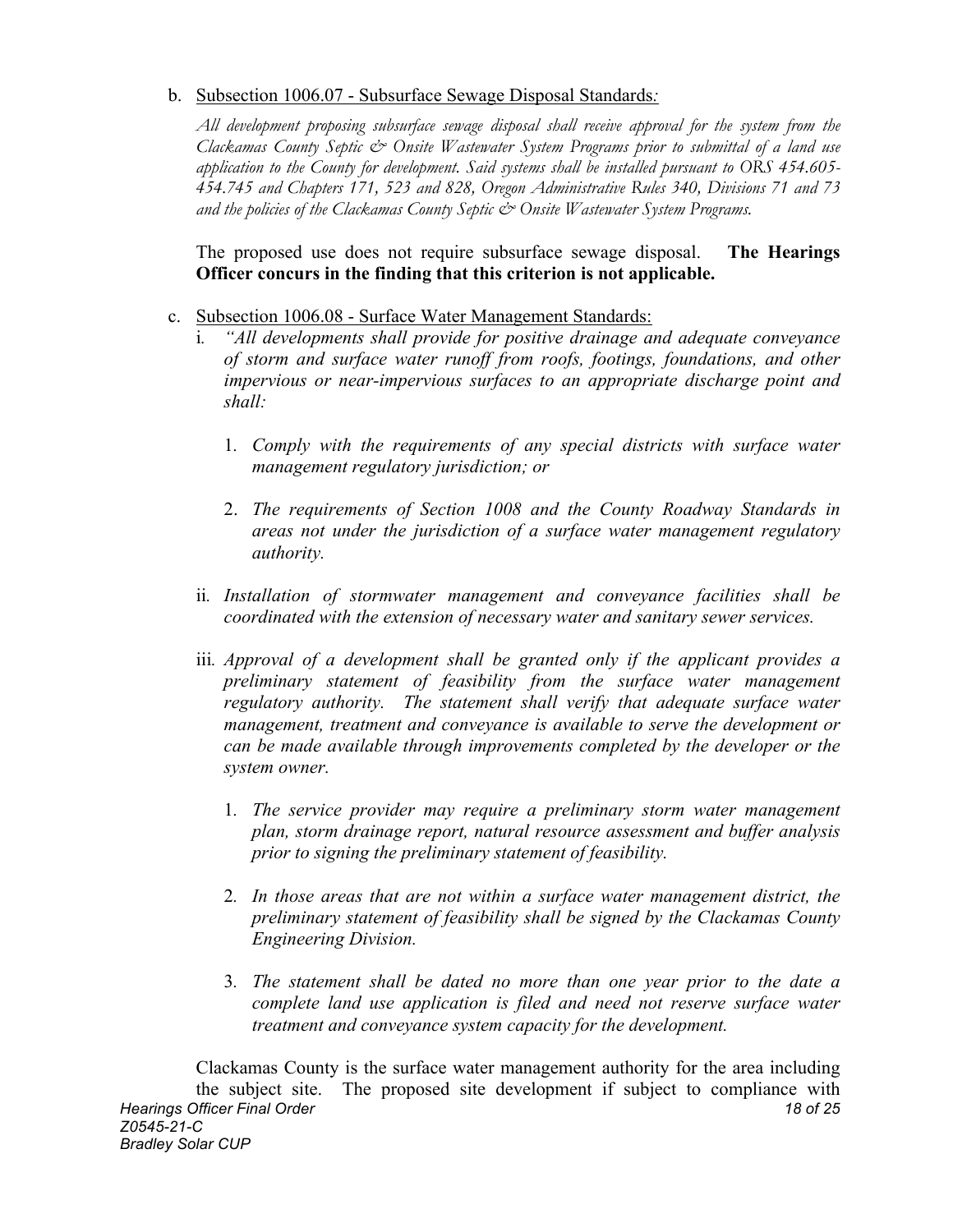Clackamas County Roadway Standards, Chapter 4 and will be required to provide a stormwater management plan that provides positive drainage to an existing storm drainage system capable of accommodating the estimated contribution. Engineering signed the Statement of Feasibility on October 19, 2021, indicating "adequate surface water treatment and conveyance is available to serve the development or can be made available through improvements completed by the developer or the system owner."

## **The Hearings Officer concurs in the finding that the standards of Section 1006 can be met.**

## 3. Section 1007, Roads and Connectivity:

- a. Subsection 1007.03 General Provisions:
	- i*. The location, alignment, design, grade, width, and capacity of all roads shall be planned, coordinated, and controlled by the Department of Transportation and Development and shall conform to Section 1007, Chapters 5 and 10 of the Comprehensive Plan, and the Clackamas County Roadway Standards. Where conflicts occur between Section 1007, the Comprehensive Plan, and the Clackamas County Roadway Standards, the Comprehensive Plan shall control.*
	- ii*. Right-of-way dedications and improvements shall be required of all new developments, including partitions, subdivisions, multifamily dwellings, two- and three-family dwellings, condominiums, single-family dwellings, and commercial, industrial, and institutional uses, as deemed necessary by the Department of Transportation and Development and consistent with Section 1007, Chapters 5 and 10 of the Comprehensive Plan, and the Clackamas County Roadway Standards.*

General findings: S. Potter Rd. is classified as a local road and is under the jurisdiction of Clackamas County. Approval of access is subject to County standards and permitting requirements. The existing driveway on S. Potter Rd is improved with a gravel approach. The *Clackamas County Roadway Standards* requires the first 20 feet of a private road to be paved per Standard Drawing D500. The remainder of the roadway can be gravel.

#### **The Hearing Officer finds that, as conditioned, this criterion can be met.**

4. Section 1015, Parking and Loading:

#### A. Section 1015.04 Automobile Parking Area Standards:

Vehicle parking spaces shall meet minimum ZDO Section 1015 dimensional requirements. Table 1015-1 lists the minimum a number of parking spaces by use category. The proposed use of un-manned photovoltaic facility is not included in the Table. Proposed vehicle trips associated with the use is less than one per month, by maintenance personnel. Submitted application materials show one vehicle parking space to be provided, along with perimeter access drive. Staff is able to find this is adequate, and the intent of Section 1015 is met as proposed.

#### **The hearings officer concurs that this criterion is satisfied.**

*Hearings Officer Final Order 19 of 25 Z0545-21-C Bradley Solar CUP*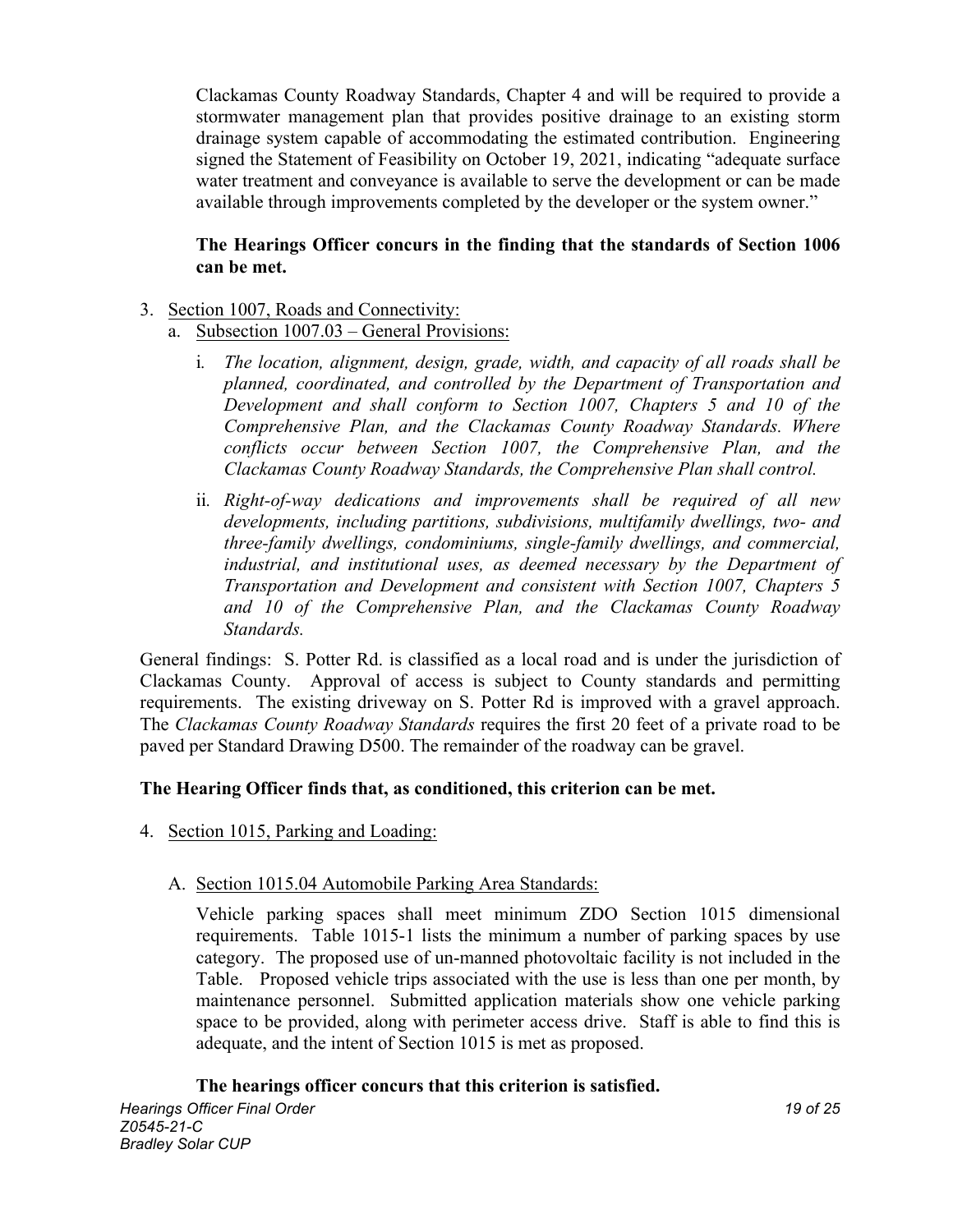6. Section 1021 Standards, Refuse and Recycling Standards for Commercial, Industrial, and Multifamily Developments: outlines the standards for refuse and recycling for commercial developments. The following requirements and standards of Section 1021 are applicable to this proposal.

This is an unoccupied facility. Once construction is complete there will be no need for refuse/recycling facility on site. **The Hearings Officer concurs in the finding that this criterion does not apply.**

7. Section 316 – RRFF-5, Rural Residential Farm Forest Zone

*The subject property is zoned RRFF-5. Section 316 of the ZDO controls land uses in the underlying RRFF-5 zoning district. Table 316-1 lists the conditional uses which are allowed. Table 316-1, page 316-5 includes as a potential conditional use "Public Utility Facilities" as limited therein. Section 202, Definitions, include "Public Utility" and defers to ORS 757 for definitions. Those definitions include a use such as proposed.* 

## **The Hearings Officer finds that this criterion is satisfied.**

*The applicant provides discussion on how soil compaction will be limited, and a pest control plan. These are requirements of OAR 660 Division 33 (660-33-130(38)). Staff notes these standards are applicable only to solar facilities proposed within agricultural zones. Subject property here is zoned Rural Residential, RRFF-5. Division 33 does not apply to this proposal.* 

#### **The Hearings Officer concurs in this finding.**

## **E. DECISION**

Based on the findings, discussion, conclusions, and record in this matter, the Hearings Officer APPROVES application Z0461-20-C for a conditional use permit for a passive solar power generation facility on the subject property, subject to the following conditions of approval:

## **F. CONDITIONS OF APPROVAL**

**I reviewed and considered the proposed conditions of approval submitted by staff, and find these conditions designed to ensure that the requirements of this Conditional Use permit are met. I reviewed and considered the additional requirements suggested by Mr. Mische, but decline to adopt a requirement that there be "no glare" that cannot be met. Likewise, I decline to adopt a requirement that the site is fully screened from all neighboring properties prior to power generation, or impose additional requirements beyond the County requirements and recommendations by staff with respect to the site maintenance plan or re-evaluation of the siting for the project. I find the conditions proposed by staff sufficient. I note that failure to comply with any of the conditions of approval constitutes a violation of this permit and may be cause for revocation of this approval.**

*Hearings Officer Final Order 20 of 25 Z0545-21-C Bradley Solar CUP*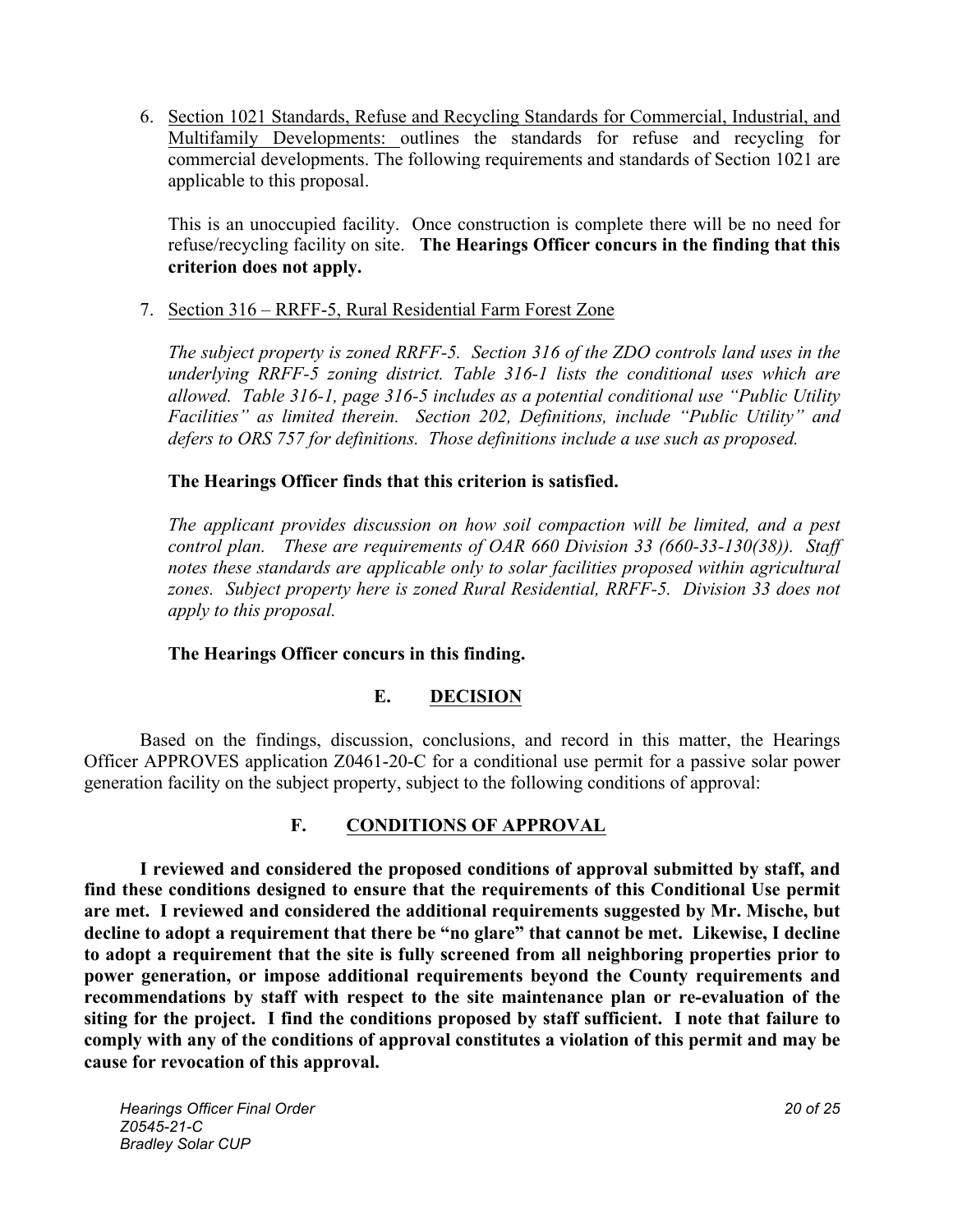## **I. General Conditions:**

- 1) Approval of this land use permit is based on the submitted written narrative and plan(s) dated 11/30/21. After submittal of additional requested information the application was deemed complete on 12/27/21. No work shall occur under this permit other than that which is specified within these documents. It shall be the responsibility of the property owner(s) to comply with this document(s) and the limitation of approval described herein.
- 2) The applicant is advised to take part in a Post Land Use Transition meeting. County staff would like to offer you an opportunity to meet and discuss this decision and the conditions of approval necessary to finalize the project. The purpose of the meeting is to ensure you understand all the conditions and to identify other permits necessary to complete the project. If you like to take advantage of this meeting please contact Wendi Coryell at (503) 742-4657 or at wendicor@co.clackamas.or.us
- 3) **Prior to the issuance of building permits,** the applicant shall submit a statement of use to Wendi Coryell in the Clackamas County Development Agency. Wendi Coryell can be contacted at 503-742-4657, or wendicor@co.clackamas.or.us. The statement of use is used to calculate the Transportation System Development charge. A Transportation System Development Charge (TSDC) is included in the final calculation of the building permit fees for new instructional projects; this includes additions and tenant improvements that increase the number of daily trips to the site.
- 4) The conditional use approval is valid for four years from the date of the final written decision. If the County's final written decision is appealed, the approval period shall commence on the date of the final appellate decision. During this four year period, the approval shall be implemented, or the approval will become void. "Implemented" means all major development permits shall be obtained and maintained for the approved conditional use, or if no major development permits are required to complete the development contemplated by the approved conditional use, "implemented" means all other necessary County development permits (e.g. grading permit, building permit for an accessory structure) shall be obtained and maintained. A "major development permit" is:
	- a) A building permit for a new primary structure that was part of the conditional use approval; or
	- b) A permit issued by the County Engineering Division for parking lot or road improvements required by the conditional use approval.
- 5) This Conditional Use approval is granted subject to the above and below stated conditions. Failure to comply with any of the conditions of approval constitutes a violation of this permit and may be cause for revocation of this approval.

# **II. Planning and Zoning Conditions:** Clay Glasgow, (503) 742-4520, clayg@clackamas.us

1) Development of the subject property is subject to the provisions of ZDO Sec.1203 and those other relevant codes and ordinances adopted by the Board of County Commissioners pursuant to subsec. 1001.03 of the ZDO, including, but not limited to, the County Roadway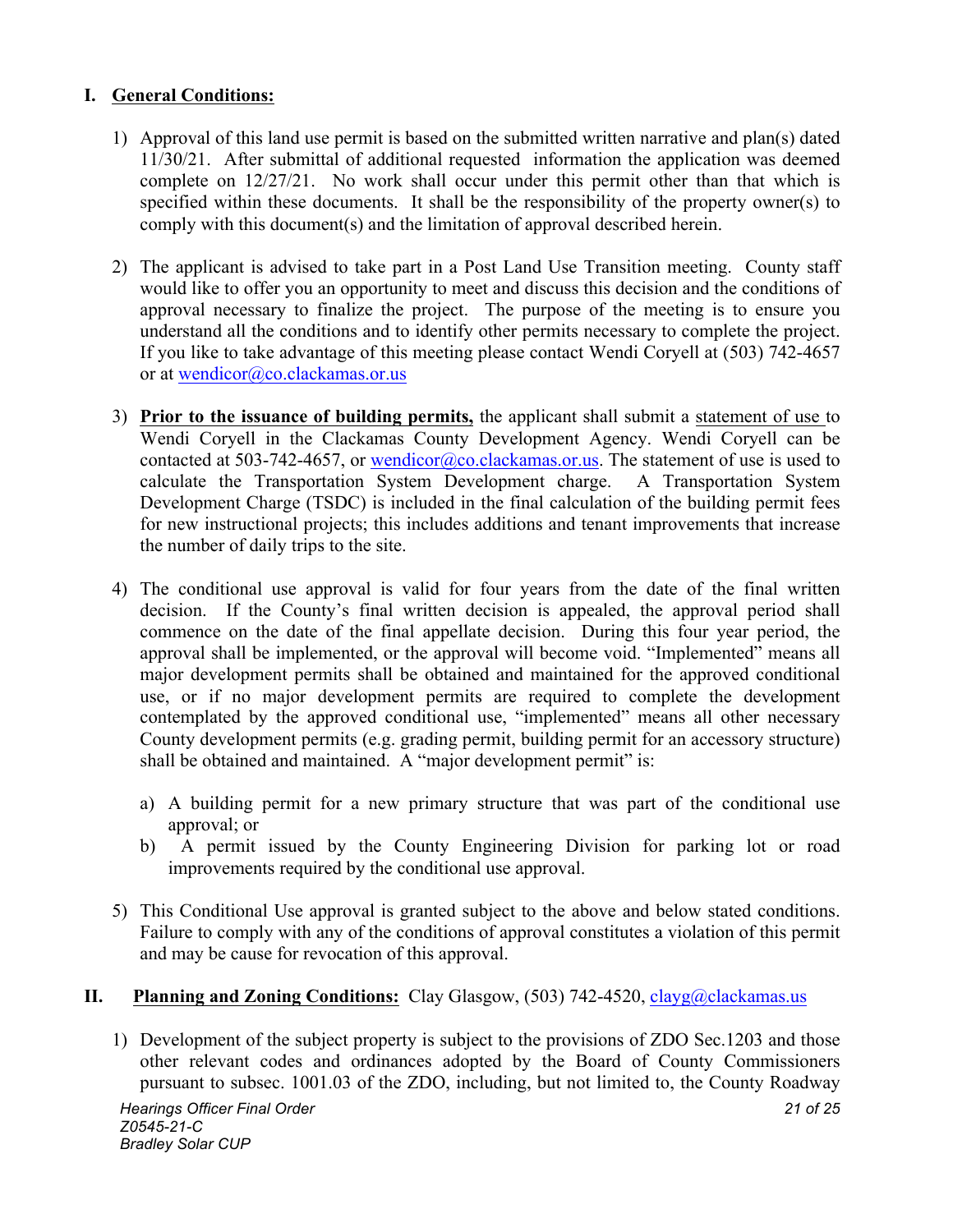Standards, County Excavation and Grading Ordinance, and Oregon Structural Specialty Code, etc.

- 2) At the end of the life of facility all non-utility owned equipment, conduits, structures, and foundations will be removed to a depth of at least three feet below grade.
- **III. Building Code Division Conditions:** Richard Carlson, (503) 742-4769, richardcar@co.clackamas.or.us
	- 1) All construction activities, and all changes of use (occupancy type), shall comply with applicable Oregon Specialty Codes and local ordinances. All such codes and ordinances apply to all such activities, even when permits and inspections are not required.
	- 2) Compliance with the following conditions is required prior to the commencement of any new use or occupancy:
		- a. All necessary development permits (septic, building, electrical, grading, driveways, etc.) for the property, facility, and associated buildings shall be obtained.
		- b. The plans must meet the minimum structural integrity and life safety requirements of the applicable Oregon Specialty Codes.
		- c. Any additional information required by the Building Codes Division, such as engineering, details, and specifications, must be provided to the Plans Examiner reviewing the project.
		- d. All necessary permits and approved plans must be issued and maintained onsite as required.
		- e. All required inspections, corrections, and final approval must be obtained.

# **IV.** Engineering Division Conditions: Kenneth Kent, (503) 742-4673, kenken@clackamas.co

- 1) All frontage and onsite improvements shall be in compliance with *Clackamas County Roadway Standards*.
- 2) The applicant shall obtain a Development Permit from Clackamas County Department of Transportation and Development prior to the initiation of any construction activities associated with the project.
- 3) The applicant shall design and construct a minimum 12-foot wide, gravel access road from the paved approach on to S. Potter Road extending to the solar facility site. The access road shall be consistent with Roadway Standards Drawing R100 with a surface of 6 inches of screened gravel or better.
- 4) Within the site, a minimum 12-foot wide perimeter access road shall be constructed with turnouts approximately every 400 feet. If a minimum 20-foot wide perimeter road is constructed, turnouts are not required. Turnaround and curve radii shall comply with local Fire District requirements. The perimeter access road shall be consistent with Roadway Standards Drawing R100 with a surface of 6 inches of screened gravel or better.
- 5) Adequate storm drainage facilities shall be provided. A storm water management plan shall be provided and shall comply with the requirements of Roadway Standards, Chapter 4.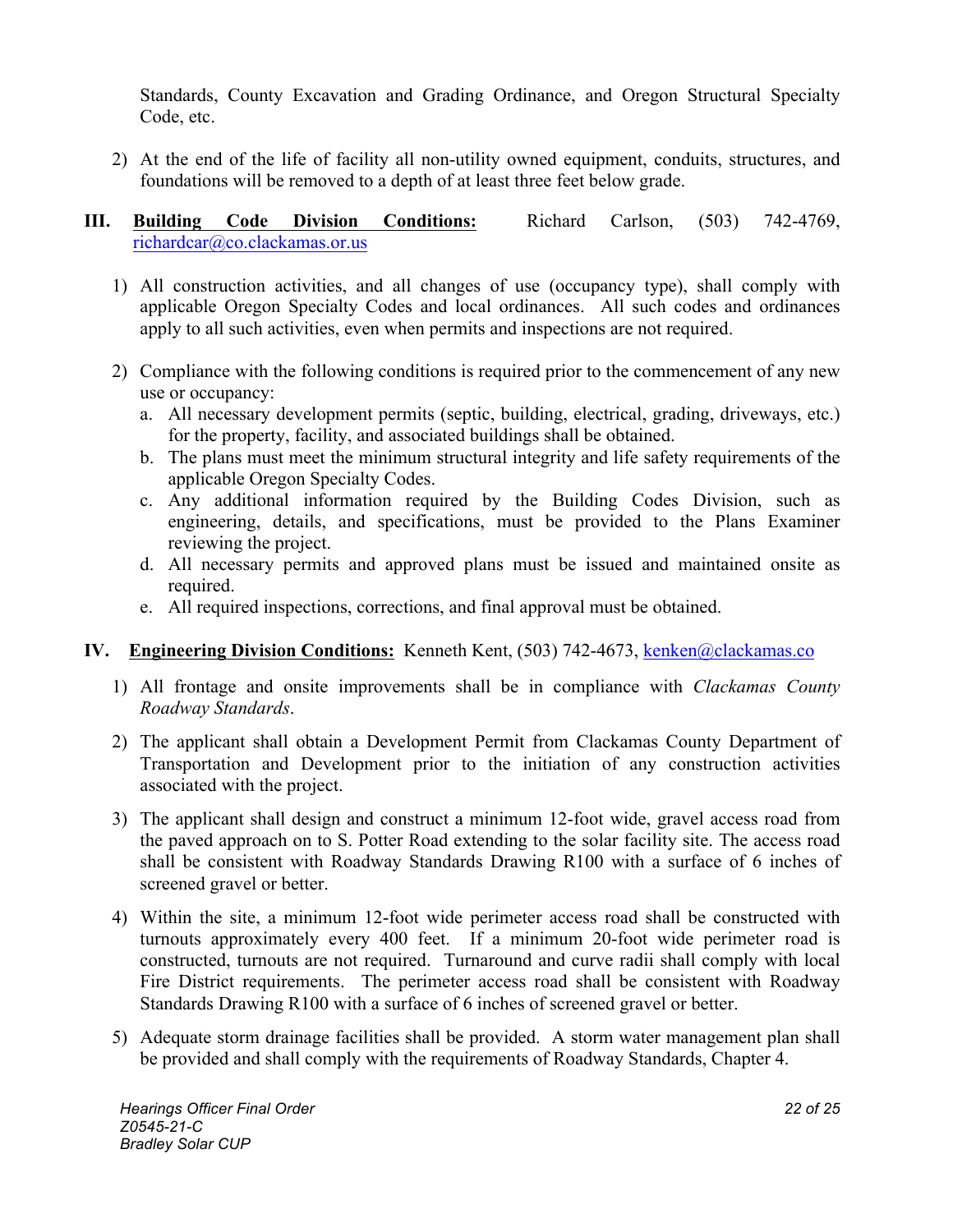- 6) The applicant shall provide adequate on site circulation areas for the parking and maneuvering of all vehicles anticipated to use the solar facility. Parking space for the solar facility shall meet *ZDO* section 1015 dimensional requirements, and Roadway Standards, Drawing P100/P200.
- 7) Prior to the issuance of a building permit or the initiation of any construction activities associated with the solar facility, the applicant shall submit to Clackamas County Engineering Office:
	- a) Written approval from the local Fire District for the planned access, circulation, fire lanes. The approval shall be in the form of site stamped and signed by the Fire Marshal.
	- b) A set of street and site improvement construction plans, in conformance with *Clackamas County Roadway Standards* Section 140, to Clackamas County's Engineering Office and obtain written approval, in the form of a Development Permit.
		- i) The permit will be for driveway, drainage, parking and maneuvering areas, and other site improvements.
		- ii) The minimum fee deposit is required upon submission of plans for the Development Permit. The fee will be calculated based on 8.83% of the public improvements and 5% of the onsite transportation improvements, according to the current fee schedule.

The applicant shall have an Engineer, registered in the state of Oregon, design and stamp construction plans for all required improvements, or provide alternative plans acceptable to the Engineering Division.

## **V. Conditions for Roads & Connectivity:**

- A) Overview:
	- i. The following items are project requirements from the Department of Transportation and Development's Development Engineering Division. These conditions of approval are not intended to include every engineering requirement necessary for the successful completion of this project, but are provided to illustrate to the applicant specific details regarding the required improvements that may prove helpful in determining the cost and scope of the project. These conditions are based upon the requirements detailed in the County's Comprehensive Plan (Comp Plan), the County's Zoning and Development Ordinance (ZDO) and the County's Roadway Standards. Additional requirements beyond those stated in the conditions of approval may be required once plans have been submitted and reviewed. The applicant may discuss the requirements of the project with staff at any time.
	- ii. The requirements specifically required by the Comprehensive Plan and the ZDO cannot be modified by the Development Engineering Division. However, the requirements detailed in these conditions of approval, derived from the County Roadway Standards, are based upon nationally accepted standards and engineering judgment and may be modified pursuant to Section 170 of the Roadway Standards. The applicant is required to provide sufficient justification to staff in the request. Staff shall determine if a modification is warranted.
- B) General Provisions:

*Hearings Officer Final Order 23 of 25 Z0545-21-C Bradley Solar CUP*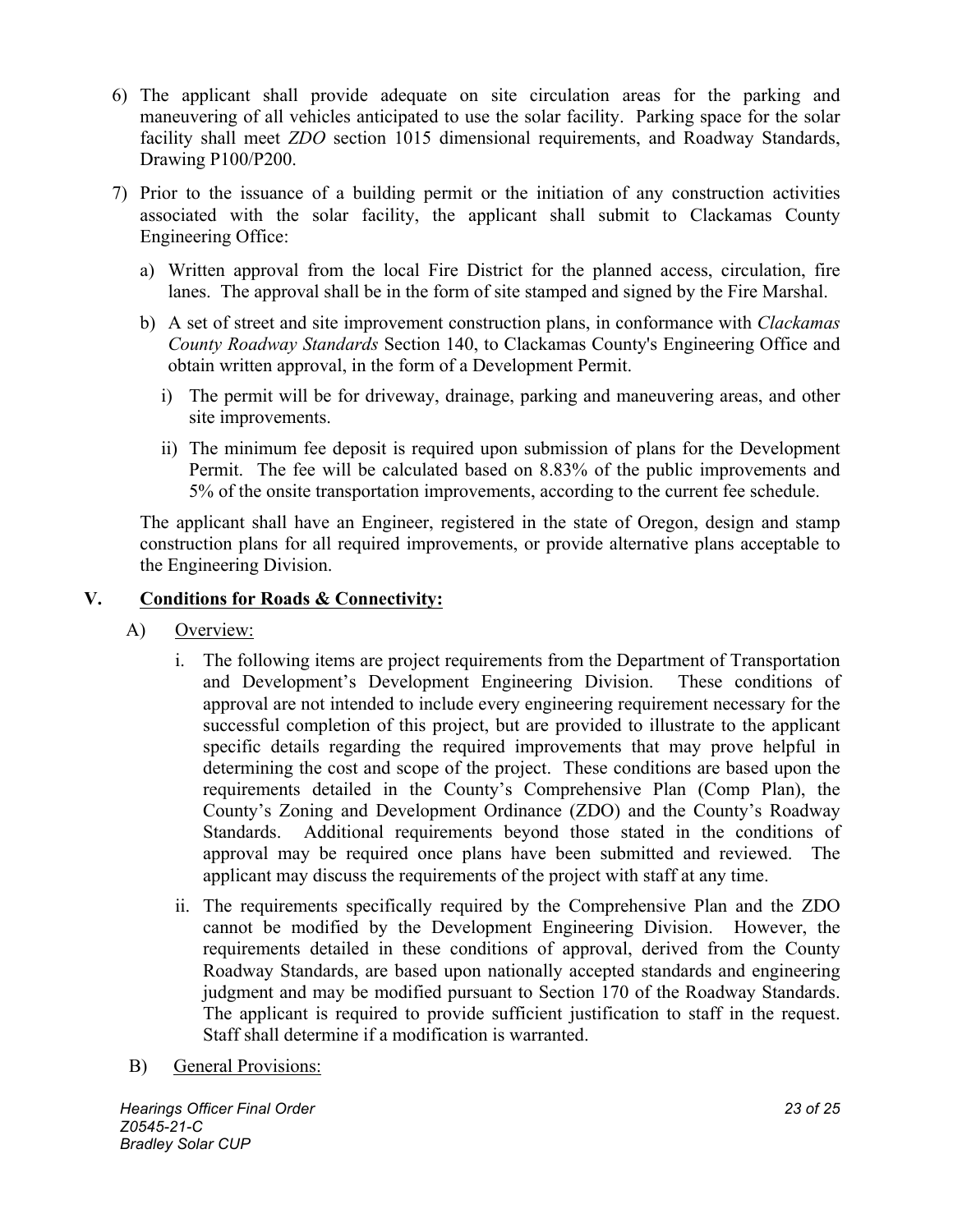## **Prior to Certificate of Occupancy**

The applicant shall obtain a Development Permit from the Engineering Department for review and approval of frontage improvements, erosion control Best Management Practices implemented, sight distances and private driveway improvements. The permit shall be obtained prior to commencement of site work and Certificate of Occupancy. The fee will be calculated as a percentage of the construction costs if it exceeds the minimum permit fee. The minimum fee and the percentage will be determined by the current fee structure at the time of the Development Permit Application.

C) Private Roads & Access Drives:

### **Prior to Development Permit issuance**

- a. The applicant shall design and construct a private access road meeting Standard Details R100 with an entrance to S Potter Rd meeting D500.
- b. The applicant shall provide written approval from the Clackamas Fire Marshal for access and circulation.
- c. The applicant shall provide and maintain minimum intersection sight distances at the proposed shared private road intersection with S Potter Rd. Intersection sight distance shall restrict plantings at maturity, retaining wall, embankments, trees, fences or any other objects that obstruct vehicular sight distance. Minimum required intersection sight distance is 610-feet north and south bound along S Potter Rd.
- **VI. Septic & Onsite Wastewater Systems Programs Conditions:** Aaron Dennis, (503) 742- 4614, adennis@clackamas.us

No comments received as of this staff report. This type of facility is unoccupied.

**VII. Clackamas RFPD #1:** No comments received as of this staff report. General:

#### **Fire Department Apparatus Access**

- 1) Provide address numbering that is clearly visible from the fire apparatus access response road.
- 2) The inside turning radius and outside turning radius for a 20' wide road shall be not less than 28 feet and 48 feet respectively, measured from the same center point.
- **VII**. **Oregon Department of Aviation:** Response to notice: "ODA has no comment."

Dated: March 7, 2022

Carl D. Cox Clackamas County Hearings Officer  $\sqrt{ }$  $\sqrt{ }$ 

> *Hearings Officer Final Order 24 of 25 Z0545-21-C Bradley Solar CUP*